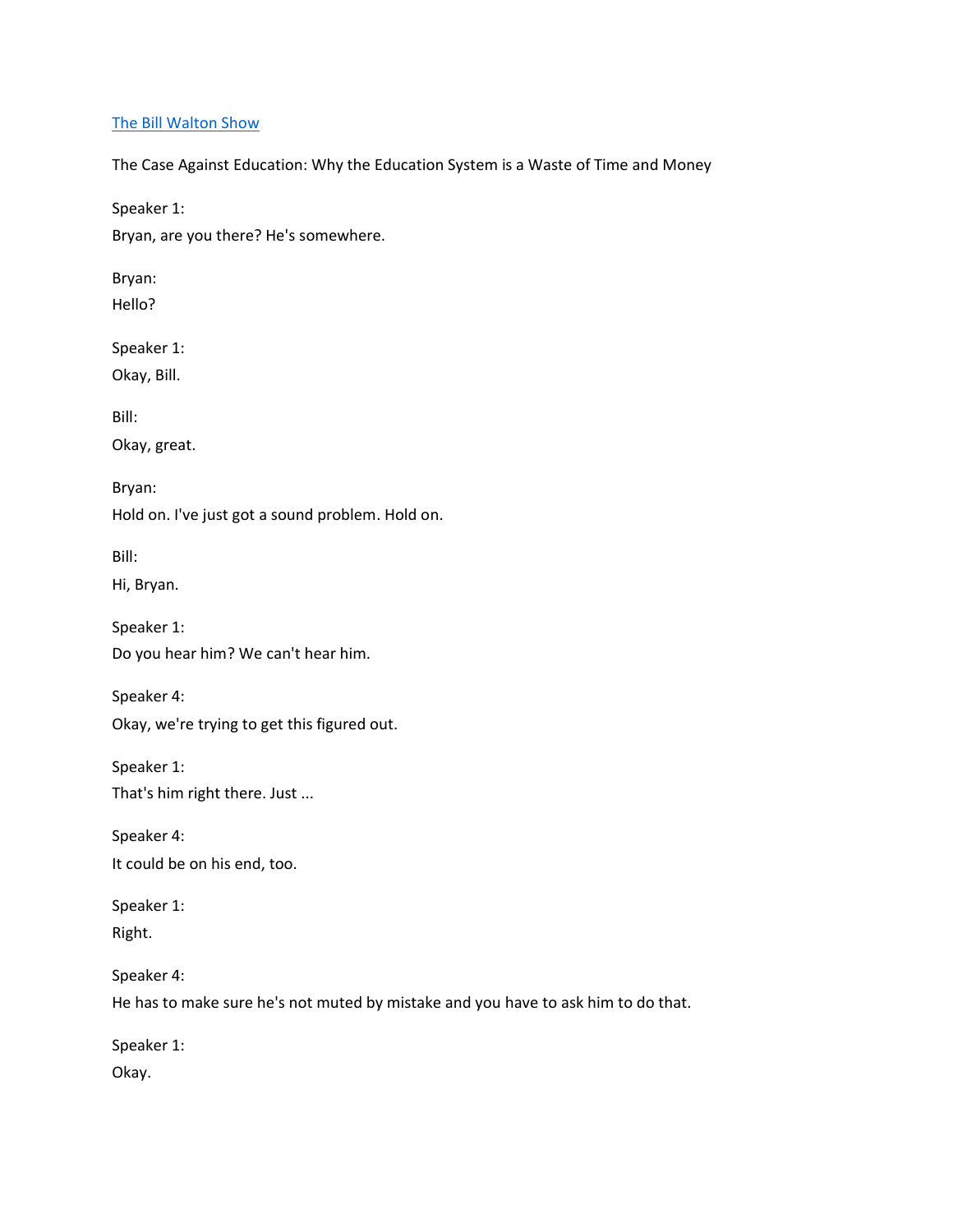Speaker 4: If that's the case.

Speaker 1: He's not there yet. He was sitting there.

Bill:

There he is.

Speaker 1: Can you hear us? Bryan?

Speaker 4: Yeah, he's getting signed in.

Bryan: Testing. Hi. Okay, now I can hear you.

Speaker 4: Okay, can we ...

Speaker 1: Can you hear us?

Bill: Can you hear me?

Bryan: Yes, I can hear you loud and clear. I can hear you loud and clear.

Speaker 1:

Unmute. Okay.

Bryan: You can hear me?

Speaker 1: We can hear you. You can hear us, right?

Bryan: Yeah, I can hear you fine.

Speaker 4: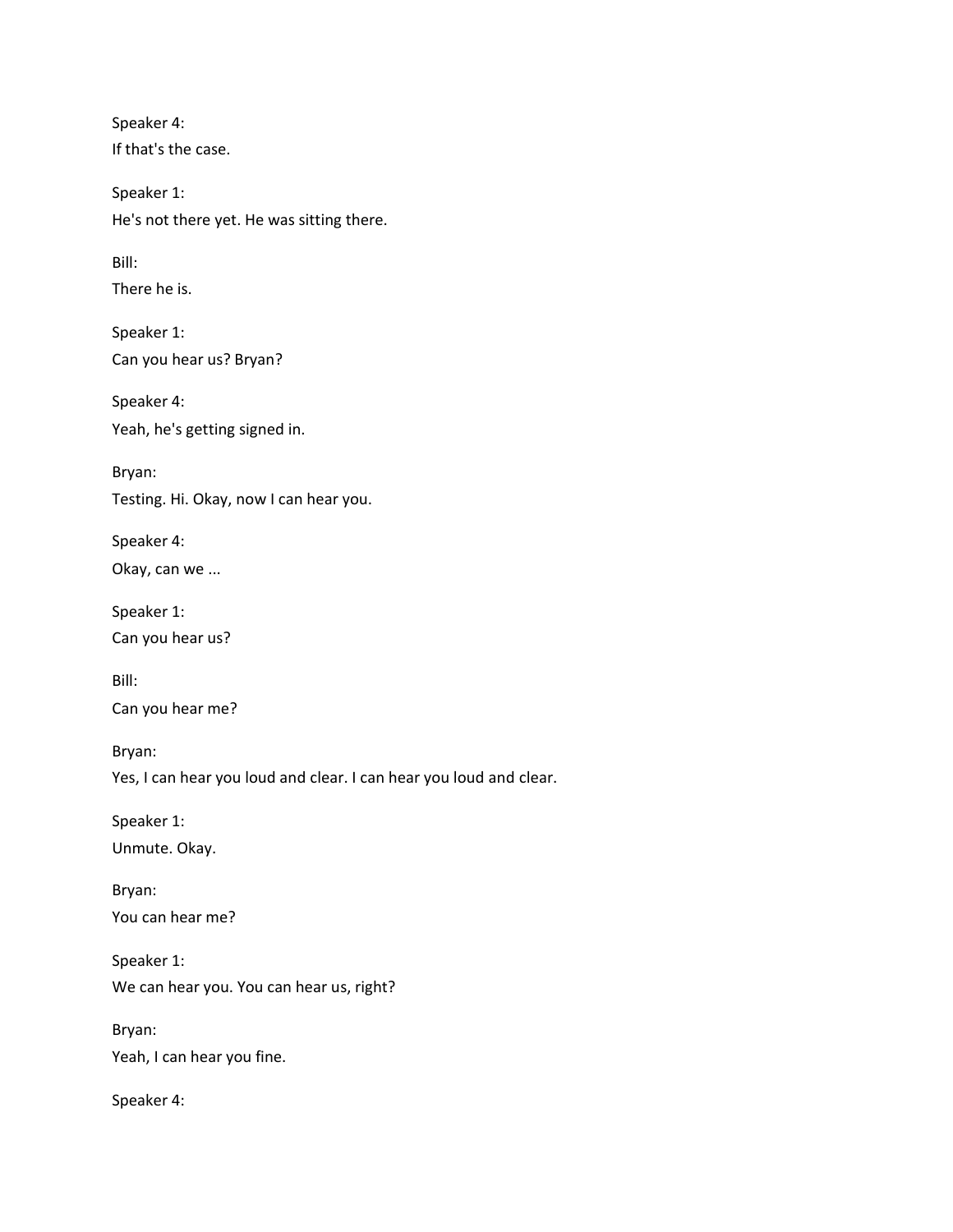Make sure your computer ... Try something else on your computer to make sure you can hear your computer speakers at all.

Bryan:

Okay, hold on. Yeah, hold on.

Speaker 4: Making sound and turn that up.

Speaker 1: Right.

Speaker 4: [inaudible 00:01:56] some of the source to go anywhere-

Bill: Okay, so where-

Speaker 4: [crosstalk 00:02:00]

Bryan: All right. How about now?

Speaker 4: It may be on your end, too.

Bryan: Can you hear me now?

Speaker 1:

Okay.

Bryan: Can you hear me now? No.

Speaker 4: Like, you can just go to YouTube and play something real quick.

Bill:

I can't seem to find our-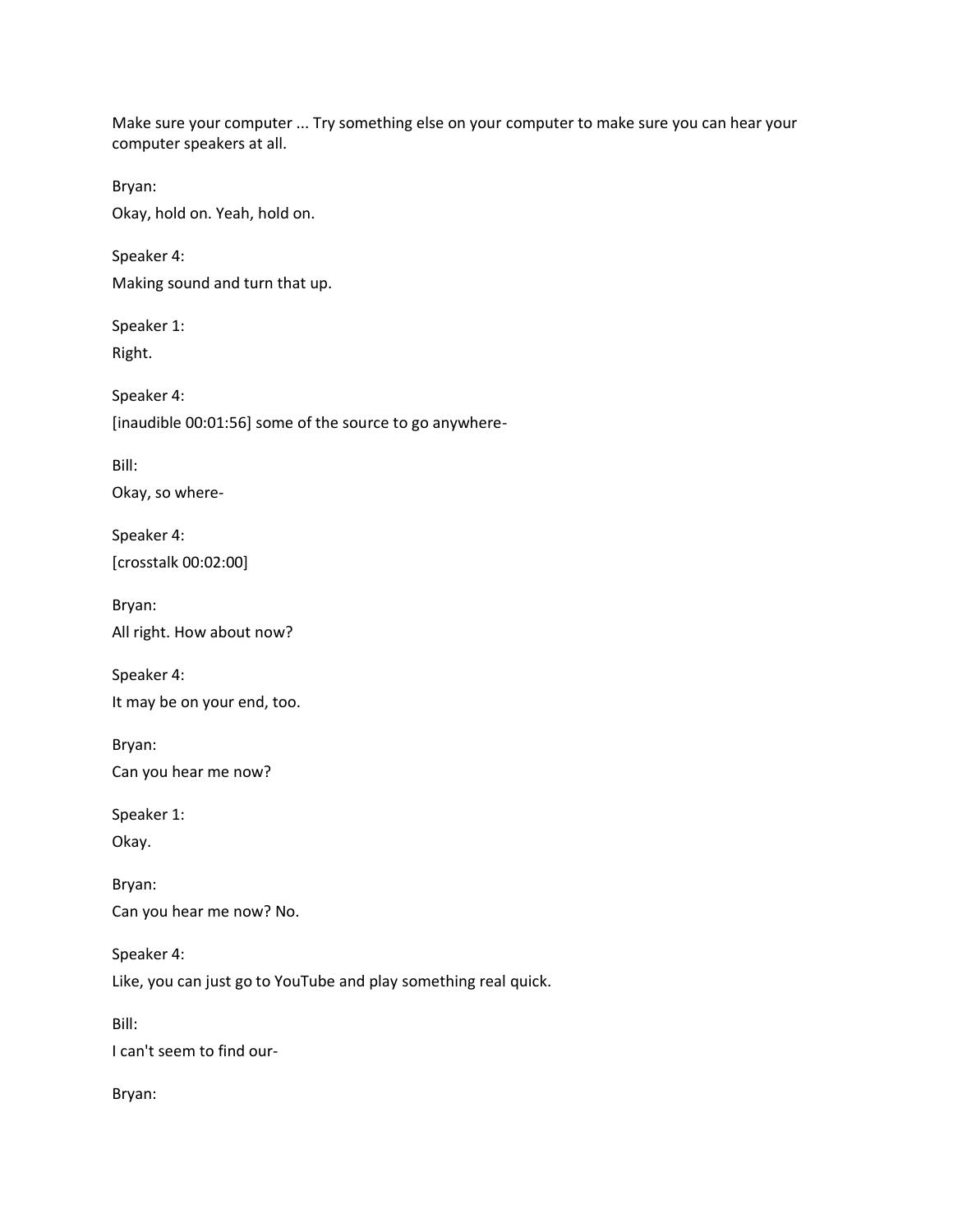Can you hear me now? No.

Bill:

[inaudible 00:02:21] though.

Speaker 4:

Put your mouse up against it and it'll come up. Like, put your mouse up against the bottom of it.

Speaker 1: All the way [inaudible 00:02:29].

Bill:

Okay.

Bryan: So, you still can't hear me? No? No. Hmm.

Bryan: Okay. I'm going [inaudible 00:02:50].

Speaker 4: He's not muted, but sometimes it is.

Bill:

Oh, they're talking over there.

Bryan:

Can you hear me now?

Bill:

For some reason.

Speaker 4: Do you want me to try?

Bill: Yeah, that'd be great.

Speaker 4:

Bryan, I'm going to need a second while we work that out.

Bryan:

Okay.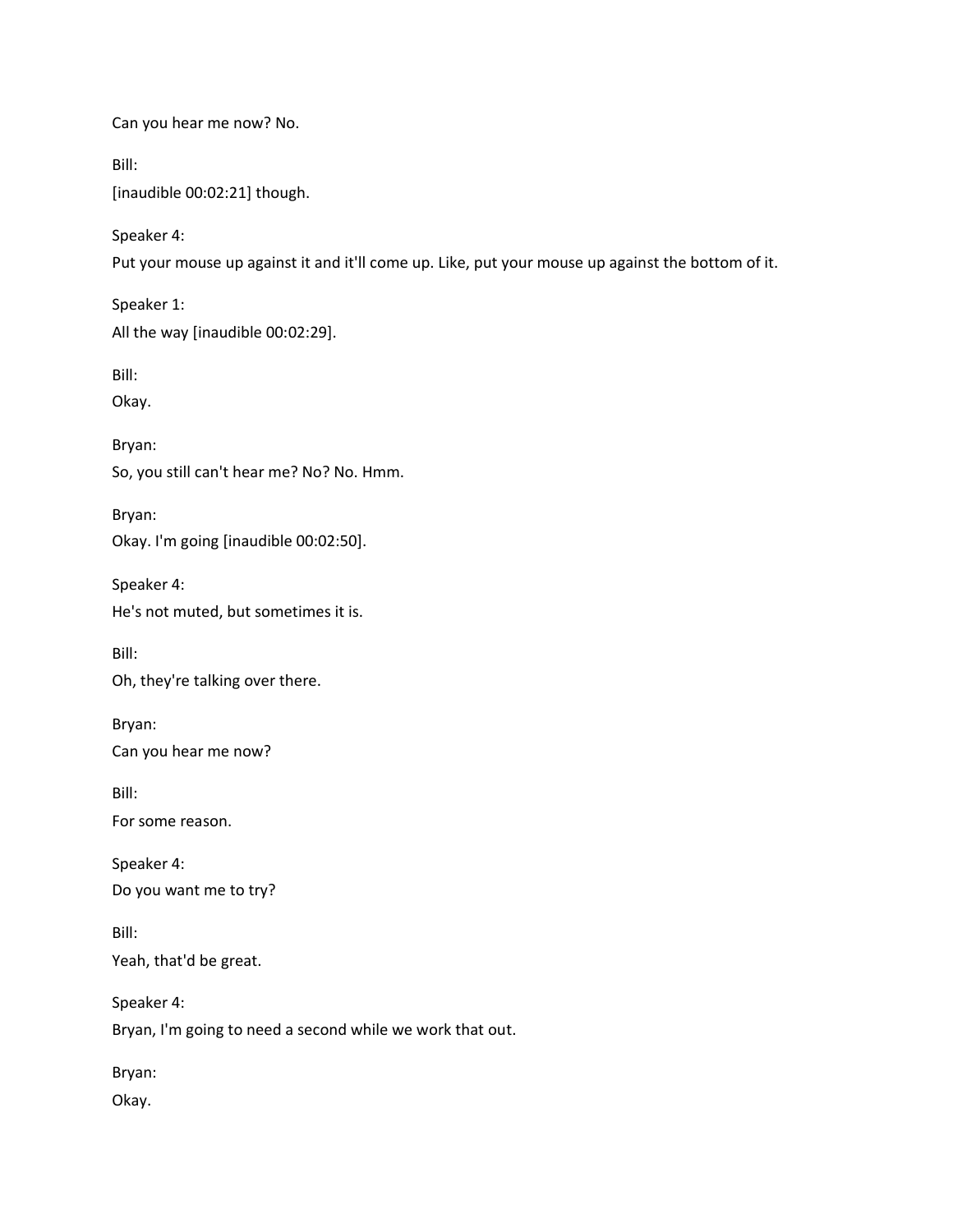Speaker 4: Texting. Bryan: Should I reboot or-Speaker 1: It's not on the settings in the-Bill: You should go into settings and check the audio. Speaker 4: That's what I'm doing. Bryan: [inaudible 00:03:37] hold on. Speaker 5: What do banning plastic straws accomplish? Probably nothing at all. It might-Speaker 4: Okay, can you say something? Bryan: Yes. I'm talking. Speaker 4: All right. I'm not getting you. Just a second. Sorry. Bryan: No problem. Speaker 1: You're doing settings, and you're making sure the microphone says ready. Speaker 4: There we go. [crosstalk 00:04:06] We can hear you now. Bryan: Okay, good. Speaker 4: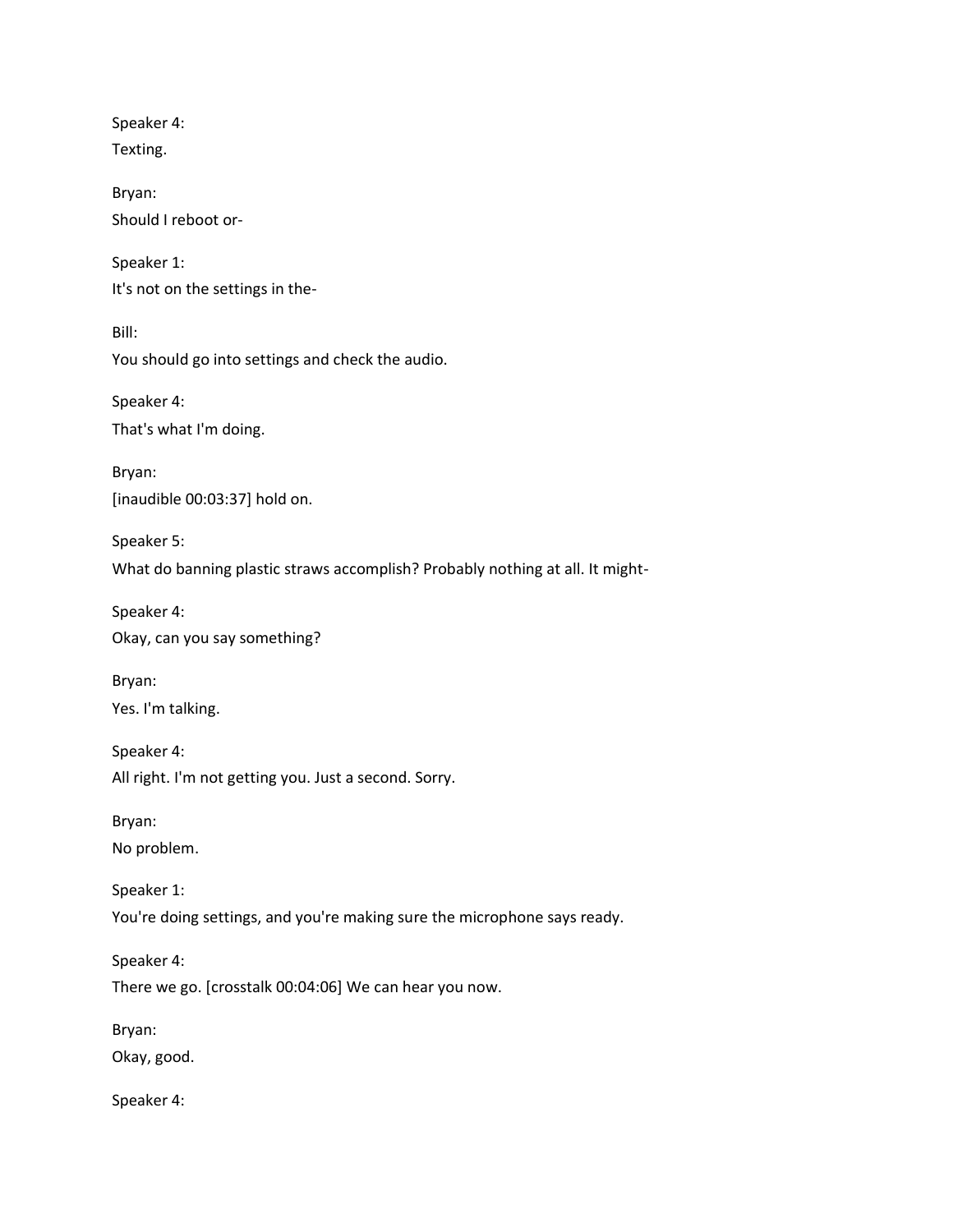I know, just a moment and I'll get out of the way.

Speaker 1:

Okay.

Speaker 4:

So, that's under sound settings [inaudible 00:04:16].

Speaker 1:

Okay. Let me make sure we're recording. Okay.

Bill:

Hey, how are you?

Bryan:

I'm doing great.

Bill:

Glad you could do this. I really appreciate you taking your time.

Bryan:

Sure thing.

Bill:

You're a professor at my favorite school of economics on the planet.

Bryan:

Me, too.

Bill:

I know that resonates in your book. We're in a tent in ... I've had the show up and going for a while, and we've been having most of our guests in the studio that you can see here.

Bryan:

Mm-hmm (affirmative)-

Bill:

I decided to get the AP people I wanted to get, like you. I want to convert the show to where we could be zooming and getting people working immediately, and that's what we're doing today. So, if there's some technical glitches, we're kind of ...

Bryan:

Sure. No problem. I understand.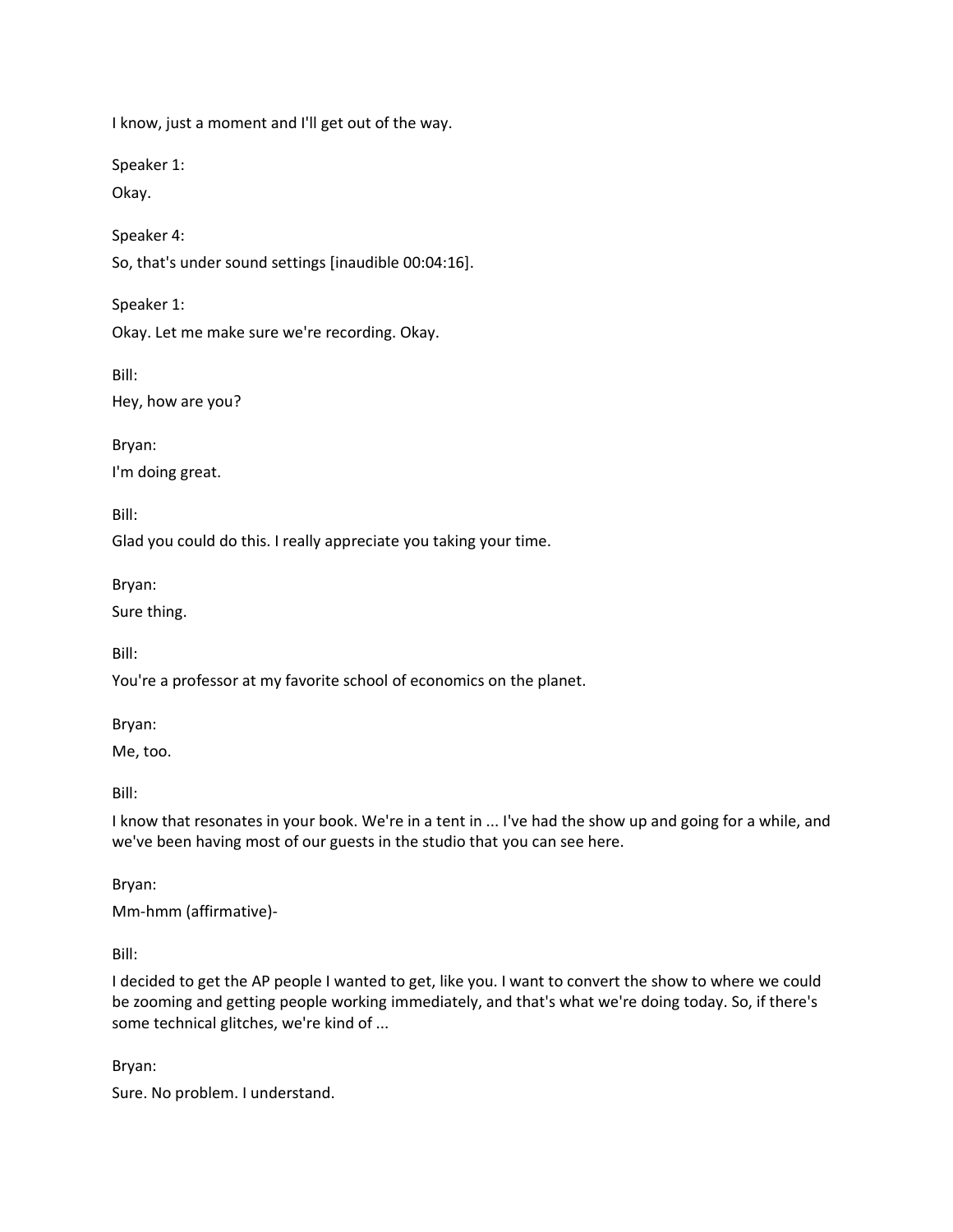Okay. So ...

Speaker 6: Hold on one second before you start.

Bill:

Are we ready to go, guys?

Speaker 6:

Yeah.

Bill: How much time do you have?

Bryan: I need to be done by 11:40.

Speaker 1:

Okay.

Bill:

Me, too.

Bryan:

Okay.

Speaker 1:

Just bear with me one second, please. Okay. You should be good to go.

Bryan: Okay. [inaudible 00:05:36]

Bryan:

Okay, great.

Bill:

Well, welcome to the Bill Walton Show. Increasingly with this show, we're aiming at taking on conventional wisdom and sacred cows, and maybe a little bit of deconstruction here. I'm trying through radically better, different ways of doing things, and check on ideas that may be seem impossible at first, but after you think it through, make a lot of sense.

Bill: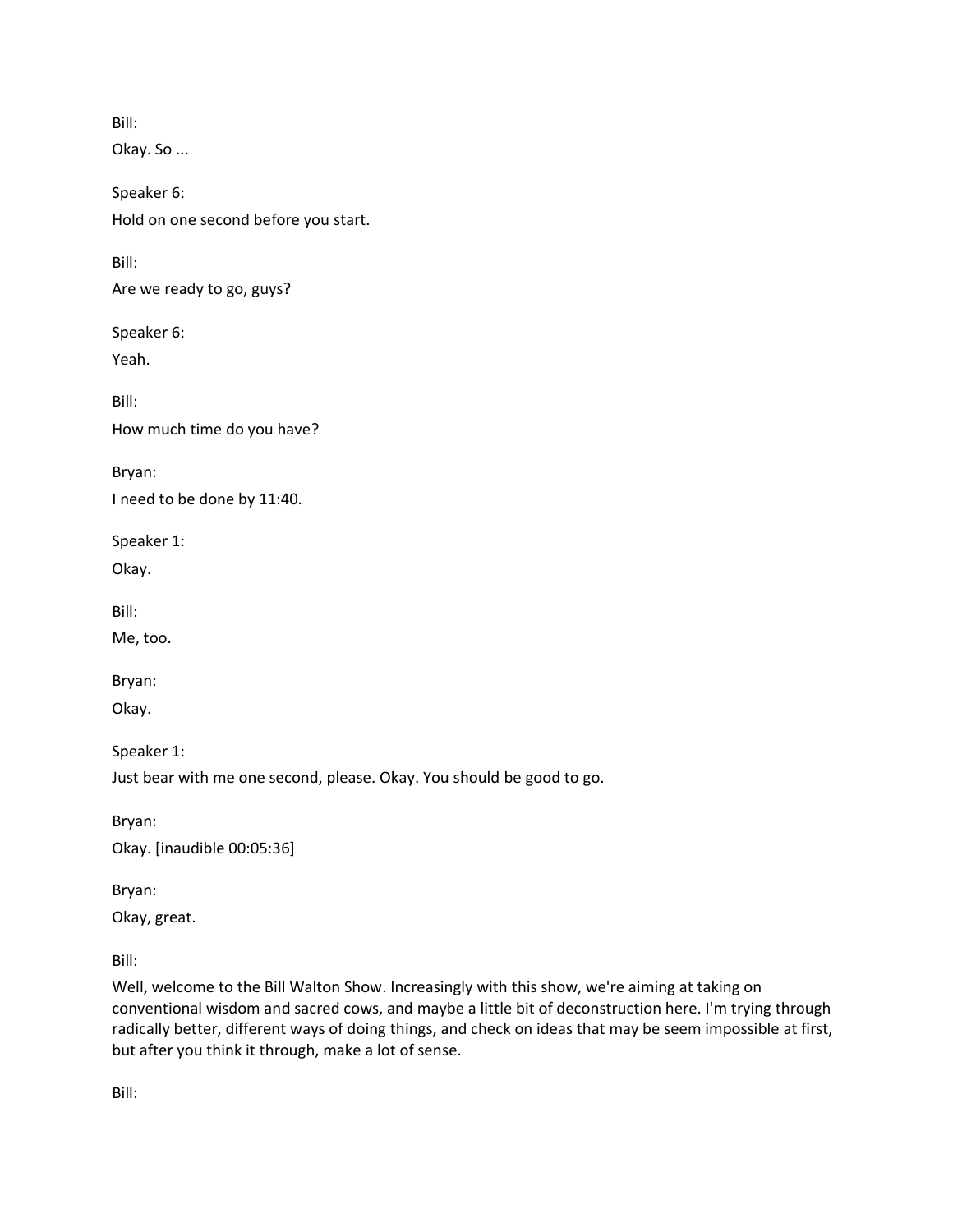Today, to get us kicked off in this, we've got a title of this show, 'The Case Against Education. Why the Education System is a Waste of Time and Money.' With me to talk about that, is an author of a book by that same name, Bryan Caplan, who is a professor of Economics at George Mason University and a blogger at EconLog. He's also written 'Selfish Reasons To Have More Kids,' 'The Myth of the Rational Voter' and 'Why Democracies Choose Bad Policies,' which I would include education as a part of that mix.

Bill:

Welcome, Bryan.

Bryan: Thanks so much for having me.

Bill:

What gave you the idea to write this book?

### Bryan:

I guess it all started when I was five, and I went to kindergarten and was confused by why we had to learn the things that we were learning. You see, from a very young age, I felt like I'm never going to need to know most of this stuff after I finish, so why are you making me do this? The usual answer adults gave me was, "To get a good job." I looked around and said, "All right. Well, there seems to be something to that because almost all of the adults that I know who have good jobs did well in school, but I'm still confused about it."

# Bryan:

This mystery, this contrast between the apparent useful system, most of what you're studying and the big payoff in the job market is what makes the book. It's the puzzle that I'm trying to explain.

Bill:

Well, you must've figured out the system a bit. You ended up with a PHD from Princeton.

Bryan:

Uh, yeah. So, by the time that I was in Junior High, I had something kind of like the story that I am in the book, a very primitive version, [inaudible 00:07:51] just to get ahead of myself. What I say in the book is that the reason why even really irrelevant education pays the labor market is that it certifies you. It gives you a seal of approval, a stamp on your forehead. Employers are [inaudible 00:08:04] to go and hire someone that doesn't have the right academic degrees, and therefore, you can get a big payoff even for studying for something that's totally irrelevant of the jobs because it reassures employers about your intelligence, your work ethic, and also just your sheer conformity. Your sheer sheep-like willingness to go and do whatever the system says you're supposed to do.

Bill:

You call this signaling.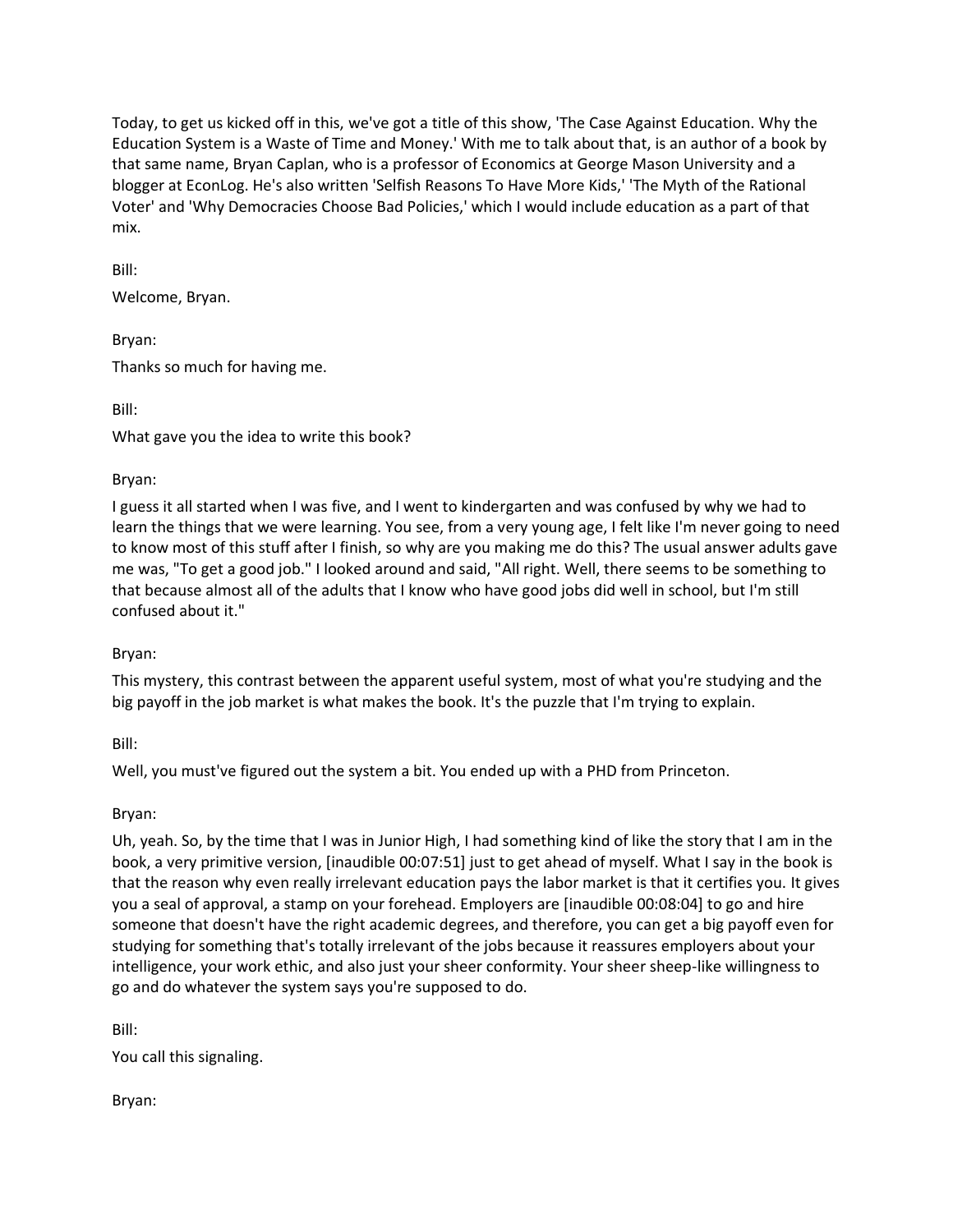Yes.

Bill:

If I could summarize, you believe that most of what we learn in school, we forget almost immediately.

Bryan:

Yep, and you couldn't use it in the real world anyway. It's just not [inaudible 00:08:41].

Bill:

Well, that's interesting because I've got an MBA, and the only useful class in the MBA program, only one, was accounting. The rest of them-

Bryan:

Sure.

Bill:

I don't use any of it in the rest of my career. This is called signaling.

Bryan:

Mm-hmm (affirmative)-

Bill:

You compare signaling, the Signaling School of Thought to the Human Capital School of though, which I would also call the romantic, Educational Romanticism School of Thought. Could you amplify what [inaudible 00:09:13].

### Bryan:

Sure. Well, there's an even more romantic one, yes. So, the usual view about education is that you go to school, you learn a bunch of useful skills, and then employers are interested in hiring you if you learn those skills well because those skills are useful. That's the human capital view.

Bryan:

The signaling view, which is the main one I'm pushing, although I don't think it's the whole story. I think there's something to that human capital story, but the signaling story says it's not really that school is transforming you from a bad worker into a good worker. Rather, you go to school to get certification. In order to get a bunch of seals of approval saying, "Grade A worker" or "Grade B worker."

### Bryan:

Now, there is the really romantic view of education, which is that it's transforming your soul. It's going and preparing you to appreciate the mysteries of life and that kind of thing. Actually, that's a story that I have a whole chapter on. There's a lot of people who look at the book and say, "Bryan is just a handfisted economist who doesn't appreciate the finer things in life." I say, "Well, at least consider the finer things of reading the table of contents. I do have a whole chapter on this subject."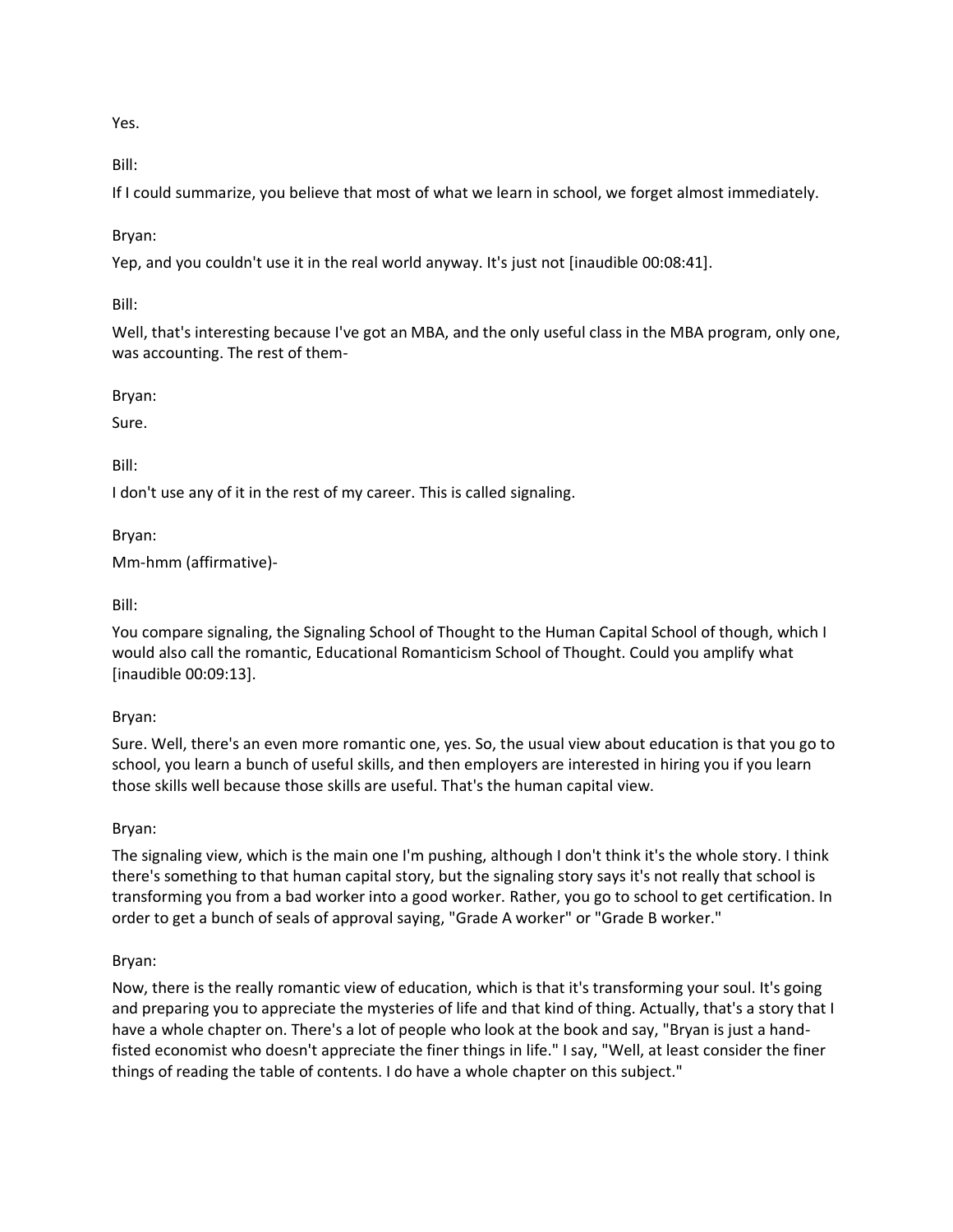The thing that is so impressive, and I want to make it clear that you're not just shooting from the hip. I picked up ... I was reading you on Kindle and I went ... Kindle is only slightly satisfying because you don't get a feel for the book, and I got the actual book and I learned that we've got 40 pages of notes in small font type. You also have 43 pages of references, which I counted up, was about 800 books in publications that you dug into, and you've taken about five or six years to create this. You didn't just sort of go out to the meadow one day and think great thoughts, then come back and write this.

### Bill:

How does all of that reading and researching form your thinking? Are there a lot of people that support this view, or are you the minority voice?

### Bryan:

Yeah. So, let me answer that second question first. Are a lot of people that support view or am I a minority voice? All I will say is I'm a small minority voice among social scientists who do work and education. However, if you go and broaden the sample a bit, I find that when you just talk to economists in general who aren't specialists in this area, they say, "What is it that other people thing?" Then, when I go and talk to people who have just gotten a lot of education, I'd say a majority of them agree with me.

### Bryan:

So, it's sort a weird case where the people who know the most disagree with me the most, and the people on the other hand who have sort of an intermediate level of knowledge are often very much in agreement with me. So, I'll honestly say that disturbs me. So, like, "Gee. The people who know the most think I'm wrong, so maybe they know something I don't know."

### Bryan:

A lot of the way that I write my books is I just read veraciously. I am an economics professor and a lot of economists will, at best, only ready what other economists have written. I really try to broaden my net. I try to read psychologists, sociologists, like education researchers. I just try to read anyone who is thinking about the subjects. Not in the field, but just like the topic, like, who has the topic on their mind.

### Bryan:

I'm happy to admit that, before I start doing serious reading, I've got an opinion, but at the same time, I really do try to not just read things that I need to read, whatever has to say about it. Often I do change my mind in the process of writing the book, and really the final product is what happens when I expect to find crashes up against everything I've read.

### Bill:

One of the things that strikes me, this book is both a public policy book, but it's also a self-help book.

Bryan:

Mm-hmm (affirmative)- Oh, yeah.

Bill: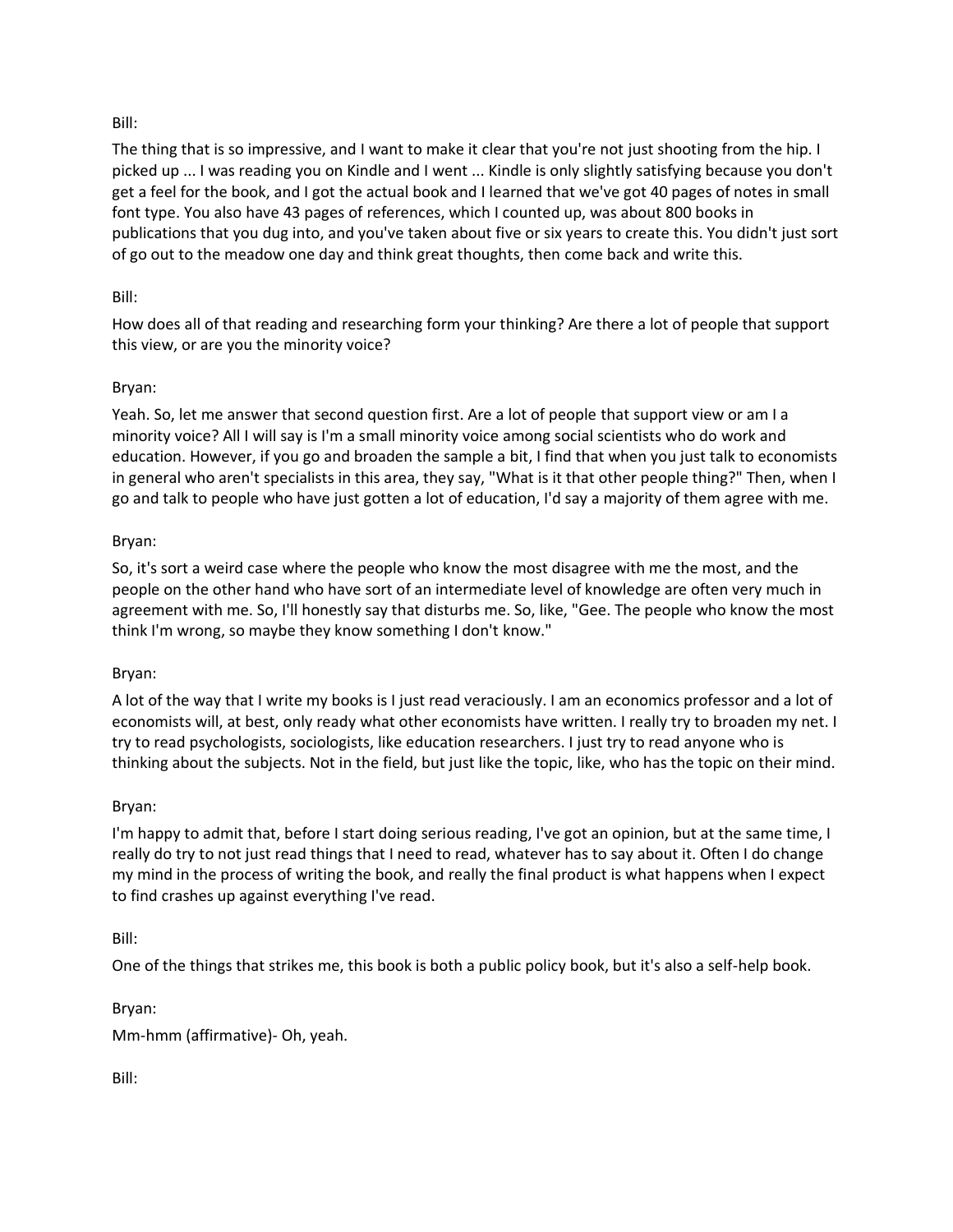The point is that, and I agree with most of, not everything you've been writing in this, but for an individual, the signaling model can work really well.

Bryan:

Mm-hmm (affirmative)-

# Bill:

You collect the sheep skin, you do this and that, and you get the good job. You get well paid and happy, and live the great life, but for society, which is the policy piece, you think we're massively over invested in education.

Bryan: Mm-hmm (affirmative)

Bill:

That we could use a lot less education. In fact, one of your chapters is titled 'The White Elephant in the Room,' subtitle 'We Need A Lot Less Education.'

Bryan:

Yeah. So, this contrast is crucial to the whole signaling model because the idea is, again, you go to to school, you do well, and it impresses employers, right? It makes you look good. You get the school seal of approval, but then here's the problem. Suppose everybody gets the seal of approval. Then, it no longer really says very much about you, does it? Then, you may want to get two seals of approval or a gold stick seal of approval, or whatever.

Bryan:

What the signaling model says is that if everybody goes and gets more degrees, then this would mean that everybody can get good jobs, rather employers jack up their expectations for how much education you need to be worthy of an interview. One of the main implications of this is that if degrees perforate, you'll get what researchers call 'credential inflation.'

# Bryan:

Credential inflation, this is where you need more degrees to get the very same job that your parents or grandparents were able to get with less. What I say is when you go and look at the numbers, there's a massive credential inflation in the US over the last 70 years.

Bill:

Now, that's happened with high school graduation rates, too.

Bryan:

Well, sure.

Bill: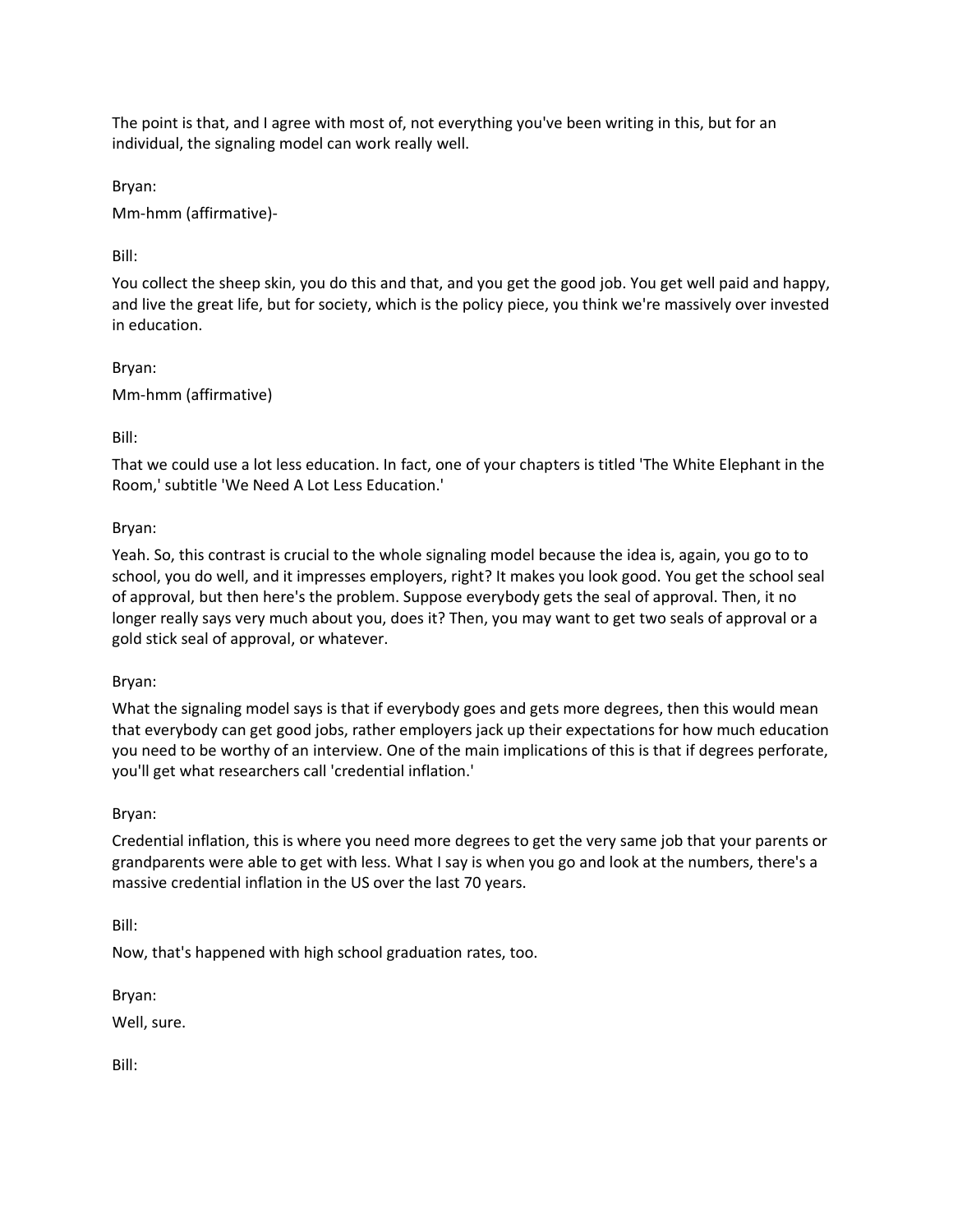People were upset that enough kids were not graduating, so they just changed the standards so everyone graduated.

## Bryan:

Right. I mean, actually surprisingly, even though the standards are low, still, you've got about 25% of students not finishing high school on time, but yeah. Way more people graduate from high school today than 1950, but it also means that the high school degrees just isn't very impressive anymore.

### Bill:

So, there's so many facets to this. We've talked about so many things, we don't have enough time to talk about, but one of the other things you do is you break students, and let's stick to the self-help part of this, in to four categories.

Bryan:

Right.

Bill:

High performing, medium, I can't remember the four.

Bryan:

Excellent, good, fair and poor students.

Bill:

You're advising different decisions for each one of those categories. If you self-identify as a poor student, you should be thinking about your education in one way. If you're an excellent one, you think about it in another, and you make the economic calculation about what ... How long is it worth for you to stay in school, as opposed to go get a job.

### Bryan:

Well, hearing us, here's the main thing to know in terms of self-help. You should not go and look at the success stories only. Instead, you should also consider the odds of success because a lot of people start education programs they do not finish, and most of the payment comes from crossing that finish line. Especially for college.

Bryan:

So, if you're trying to decide whether to go to college, don't just look at how well college grad students are doing. Look at how often people who are similar to you, successfully finished college when they try. You'll say, "Well, how will I know?" Well, the best predictor of future success is fast success. So, if you did very well in high school, then college is likely to work out very nicely for you, and you're likely to get a good job out of that.

# Bryan:

On the other hand, if you did poorly in high school, then your odds of finishing college are very slim, and you should factor that into your decision of either to try.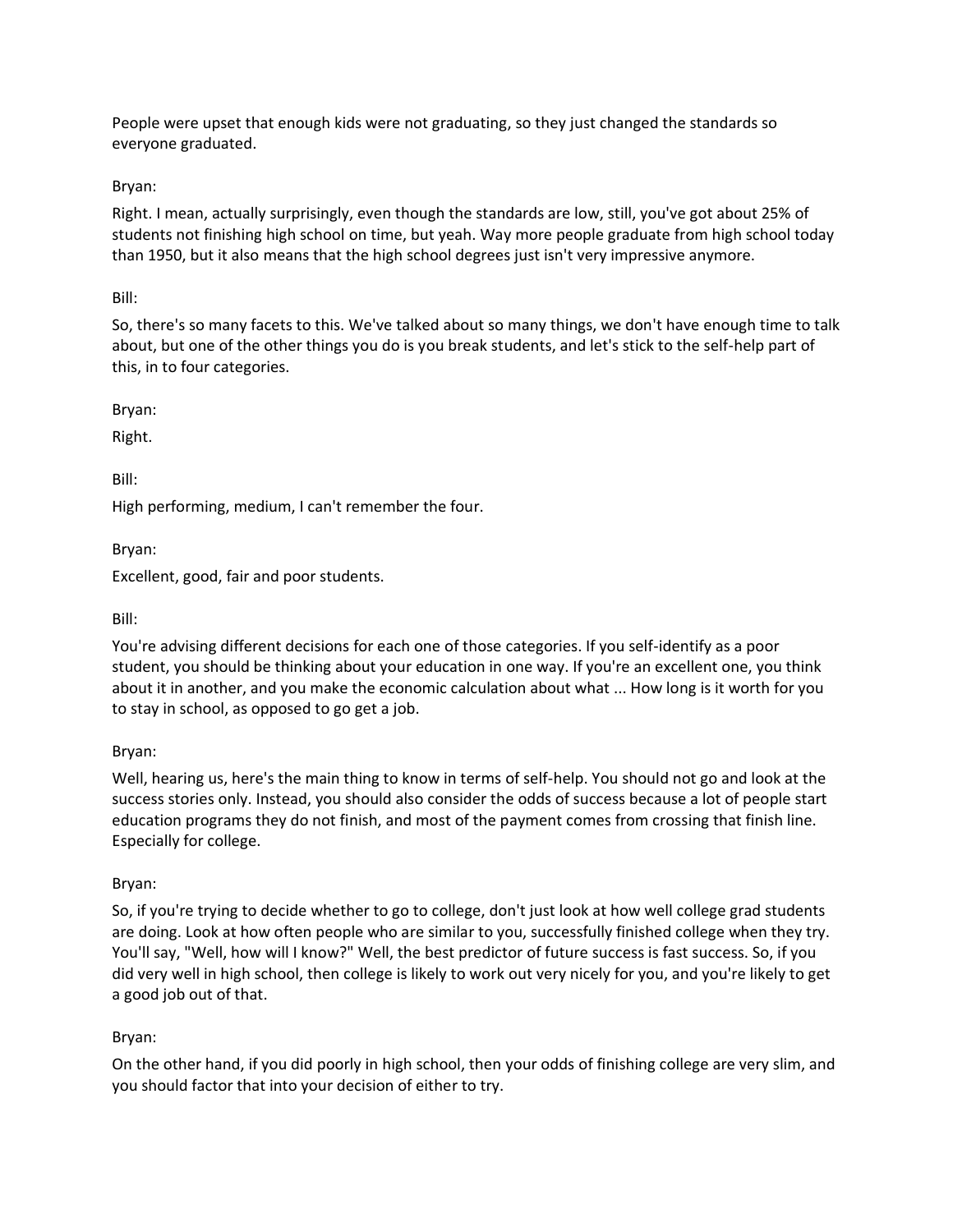The educational romantics believe that everybody is the same and we should all just try a little harder to educate more and spend more money on education.

Bryan: Mm-hmm (affirmative)-

Bill:

You don't think that.

Bryan:

Right.

Bill:

You think that there is a differentiate ... The [inaudible 00:17:02] of the controversial word after Charles Murray, but I happen to agree with Charles that there are differences in talent levels. You're really saying this is, you've got to assess where you are to make your decision about what your next step is.

## Bryan:

Yeah. So, I totally agree with that, although I think that you don't even need that. All you need to do is say, "Hey, look. I don't need to understand exactly what's going on. All I need to know is that people who did really bad on standardized math tests in high school hardly ever finish college." Right? You can say it's a talent, it's effort. It's like, well it doesn't really matter what the answer is that much, as long as you know that you are unlikely to succeed.

### Bryan:

So, if you were to say, what is it that makes a successful basketball player? You could sit around arguing all day about like, "Is it hard work?" "Is genes?" Whatever. I would say, "Look, as long as you know that I was no good in basketball in high school, then you know with pure certainty that I would never be good enough to play professionally," and we don't even need to have the big argument about why. We just need to say, "Look, I don't know why, but I do know that you're not going to succeed, so it's just a waste of your time."

### Bill:

I think it was in my Junior year in college when I was playing pick-up basketball that I concluded in the middle of a game that I'd better focus on finance because my skills were not differentiating me on the court.

### Bryan:

Yeah, absolutely. So, like I said, the single most important thing to understand is yourself. So, what are your odds of actually succeeding? Of course, if you're parents, this is very important. In a way, I would say the book has aimed more parents than a kid because the kids are still too immature to be thinking in this way when they're making these important life decisions, but for a parent to decide, "Should I be pushing my kid into college or not," this is where you really should, honestly, say, "What would a stranger say about my kid's academic performance." They're probably going to be more liable than me,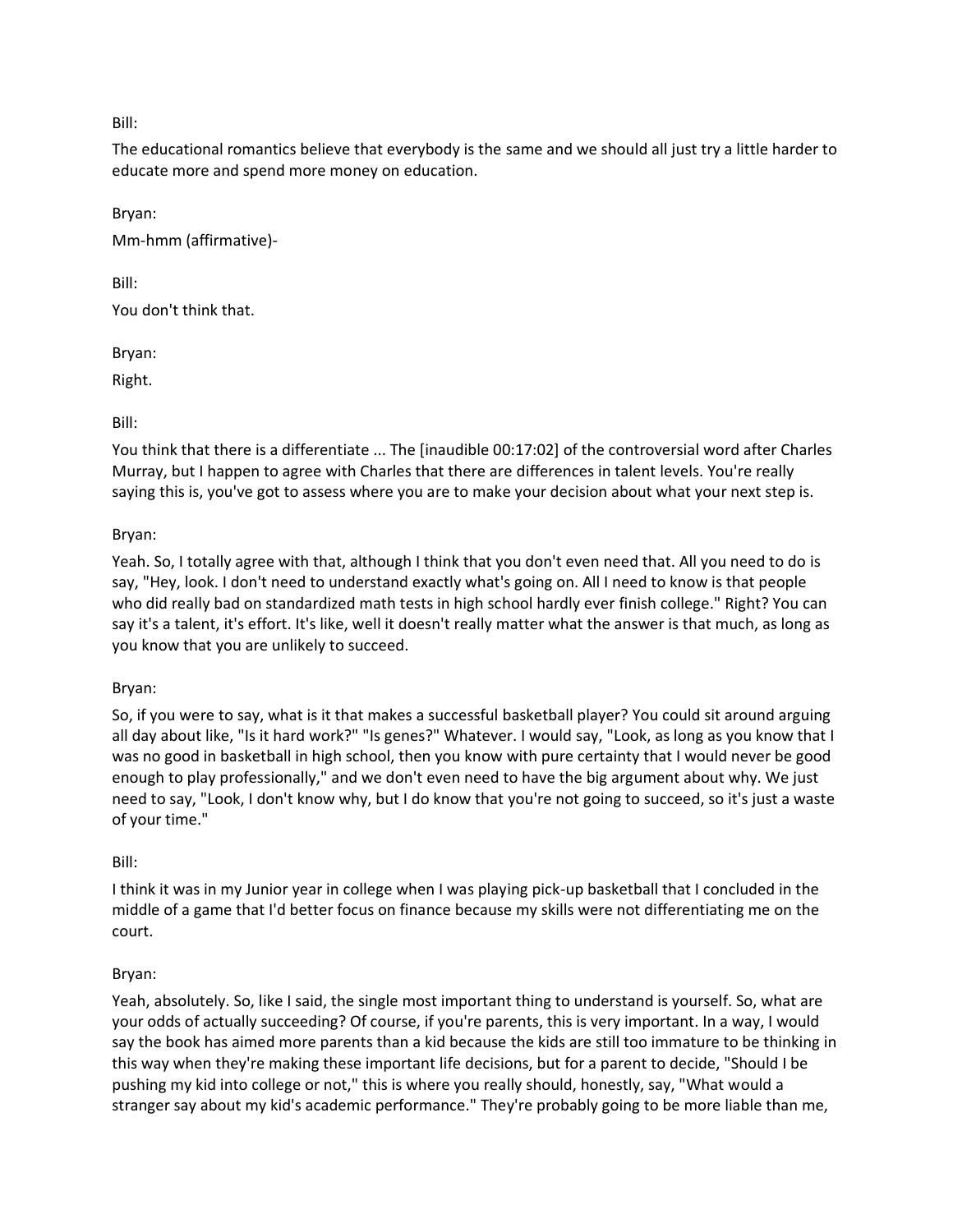and if your kid has just never been into academic, you really might want to think about trying to find a trade that your kid likes and is good at.

Bill:

Well, let me plug your book because I found that your self-help piece, the advice you give to the parents about how to assess what their children's path ought to be, is they pick their way through the education minefield in incredibly helpful.

### Bryan:

Oh, thanks.

Bill:

You actually put some financial metrics in there. We talk about rates and return.

Bryan:

Mm-hmm (affirmative)-

Bill:

They need a 10% return, or whether your return is negative. You've actually created some analytics, rather than just saying, "Well, gee. This feels right and this doesn't feel right."

Bill:

Do you want to amplify on how you did that?

# Bryan:

Sure. Well, I spent 15 months in front of this computer with spreadsheets. It was sort of a low point in my life, but I felt like I really needed to do it because, yeah. Like, intuition for complicated arithmetic is terrible, and you need to actually put things down and play with it. I put a lot of time into trying to figure out, not only the numbers, but also trying to figure out a way to making it accessible to readers. Then, that's where I came up with this idea of these ideal types, these archetypes, like the excellent student, the good student, the fair student, the poor student. I had very specific definitions to this.

Bryan:

The good student is someone with the average ability of someone who has finish a college bachelor's degree. Although, you might now ... Basically, by definition, the average college graduate is the good student, but however, it could be you have the ability, but not the degree, or you could have the degree without the ability. These are all possibilities, and I try to sort out like, if you happen to get a degree that overstates your ability, then how much will that pay off for you? Or if you happen to be missing a degree that someone with your ability would normally have. How much worse if your life going to be? Right, and these are crucial questions.

# Bryan:

Often, I'll meet someone who seems very bright, very motivated, but they're missing a degree, and sometimes they manage to pull it together and still succeed very in life, but other times, I see a person who is just not getting the opportunities that their ability really entitles them to because no one wants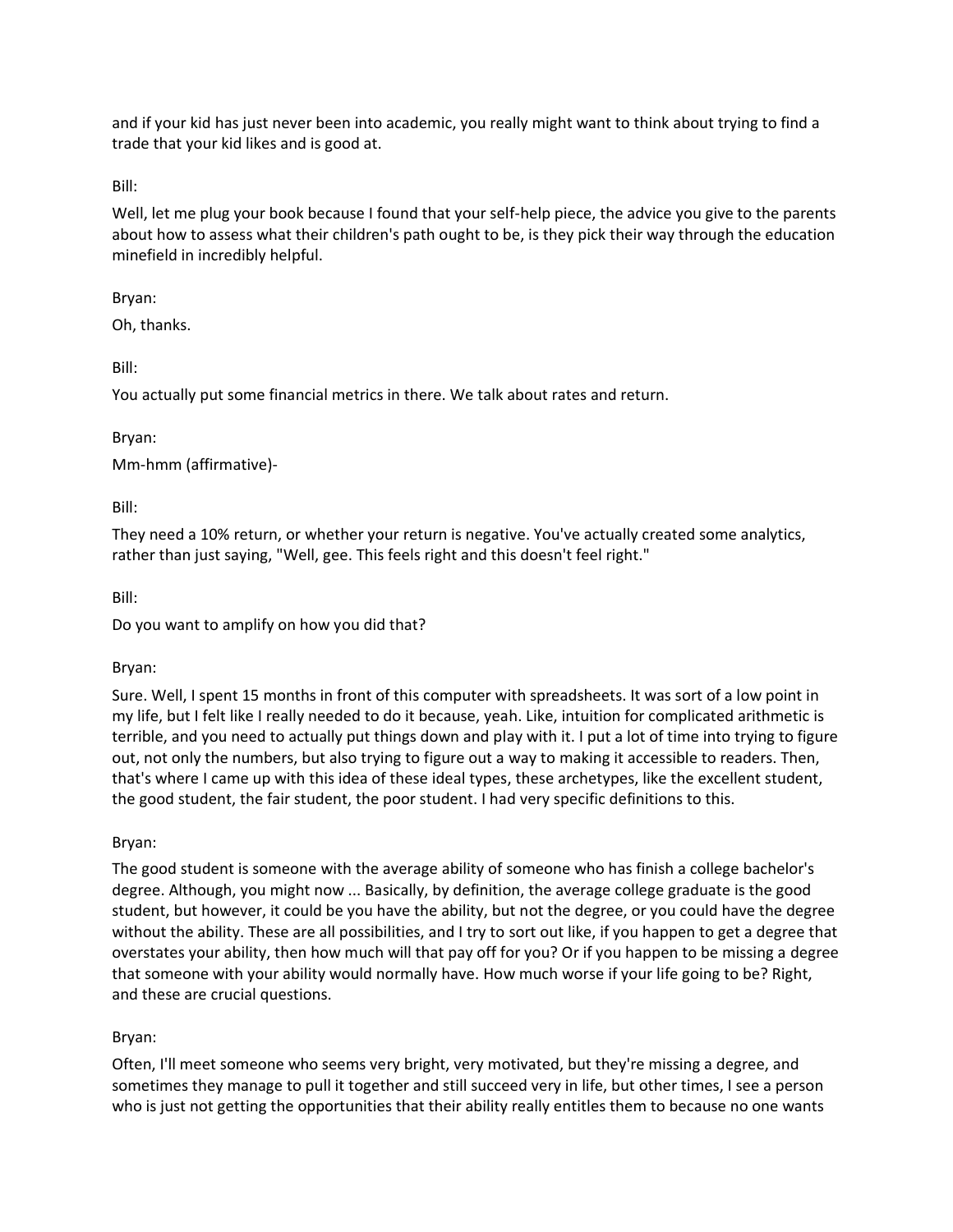to give them a chance. People are just nervous to give them a chance given that they're lacking that seal of approval.

Bill:

Coming back to the human capital piece of this, your view is the education system does a very poor job of giving people useful skills that they retain that they can take into the workforce.

# Bryan:

Yeah, absolutely.

Bill:

So, the fact that you went to school for 12 years and got to your Senior year in high school, that doesn't tell you that much about what they know. So, what you need to do is you need to push through, get the high school degree. Then, the employer looks at that degree and say, "Okay, that's the certificate I needed to bring you into my company" You really devalue what happens in schools. You've got to be getting a lot of pushback from professional educators.

### Bryan:

Well, interesting you should say that. I would say the main pushback I get is just, "Well, give us more money and then we can do the job." So, it's very unusual for me to meet a person who says the system actually works well. That's a very ... So, college professors are a lot more likely to say that, "College works well and let's all talk about how American colleges are the best in the world." This is where I will say, "Well, [inaudible 00:22:32] by some measures, they're the best in the world, but that's not really saying that much because even college graduates still are fairly week on some pretty basic skills when you really take a look at it."

### Bryan:

Mostly, people just want to say, "Well, sure. Look, maybe things aren't going that well, but give us a lot more money and then, I guarantee that things will turn around."

### Bill:

It's worked so well here in Washington, D.C. What are spending, \$25,000 a year per student? Even if you factor in special ed, it's \$22,000, which is-

### Bryan:

Yeah, I've notice. So, D.C. is indeed the most expensive school system in the country. You might say, "Well, we're starting from a tougher point." But it's like, come on. \$25,000 a kid and you are turning out like high schools kids who are barely literate, and that really is true. So, it sure seems there's got to be a better way of doing it, but more importantly, if the fact that you're taking all of this money and still failing suggests that you just are not all that motivated to succeed.

# Bryan:

So, again, what I say is, "Look. There's a lot of research out there about how to improve learning, and I think a lot of is probably good, but then you look at the system and they're just not using it.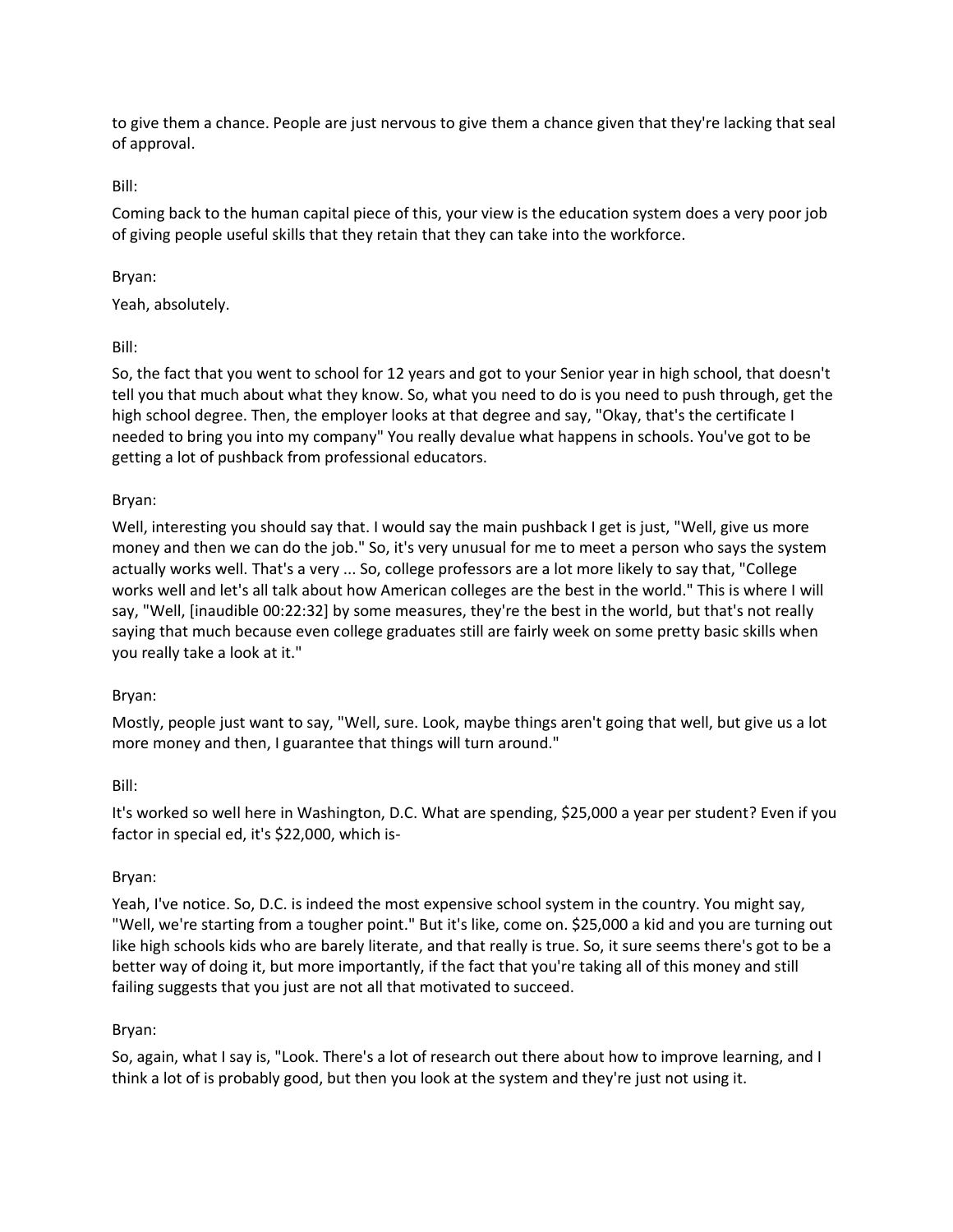Well, the further-

## Bryan:

Like I said, the system is so dysfunctional that they'll just keep blowing taxpayers' money, despite the fact that there are methods out there that would work better. That's why I say, "Look. I just don't trust you and we should just reduce your funding very heavily until you get your act together. So, you fix yourself first before you get another dime." Seems like a much more reasonable deal than the one where like, "We're not doing well, so give us more money."

## Bill:

Well, I want to talk about a lot of ideas in your book. As I sit here and talk with you, I think you could've gotten four or five books out of this, but you packed this one in.

## Bill:

One of the culprits you see in the public K-12 system is the fact that it's all free. I'll put that in quotes, and it's all funded by taxpayer money. So, therefore there's no real price system or cost metrics that we use to measure education.

## Bill:

Thinking of radical solutions, how would you change that? Let's say we've got this massive misallocation, the tax payer dollars and public education. Let's agree we think that's true. How do you change that?

### Bryan:

Well, if you want to get really radical, of course you could just abolish public education, and I do have a paragraph or two on that, but ... I mean, really what I say is, "How about we go and cut spending by 30%?" Let's basically just take spending back to the level it was a few decades ago and see what happens. Right?

### Bryan:

So, a lot of people get ... They'll say, "You've got to tell me, I need an exact blueprint before we can do this." And I say, "You know, there's a strange double standard here." When people say we need more money for schools, people don't usually say, "No way until you give us an exact blueprint of how you plan to spend the money." When people ask for more money, then it's like, "Sure. We trust you," but on the other hand, when you say, "Less money," that's where people say, "I can't even consider your idea until you write an encyclopedia about where every dime of budget cuts are going to come from."

### Bryan:

I am happy to talk about some of the most wasteful things that I see going on. I mean, although it's one where you could almost just throw a stone into a school and hit a place where they're wasting money. Some of my favorite ridiculous ones are they require four languages. What's so wasteful about that?

### Bryan:

Well, two things. First of all, almost no American adult uses a foreign language [inaudible 00:26:09]. It's just a fact. Secondly, whether or not you agree with that, virtually no American adult even claims to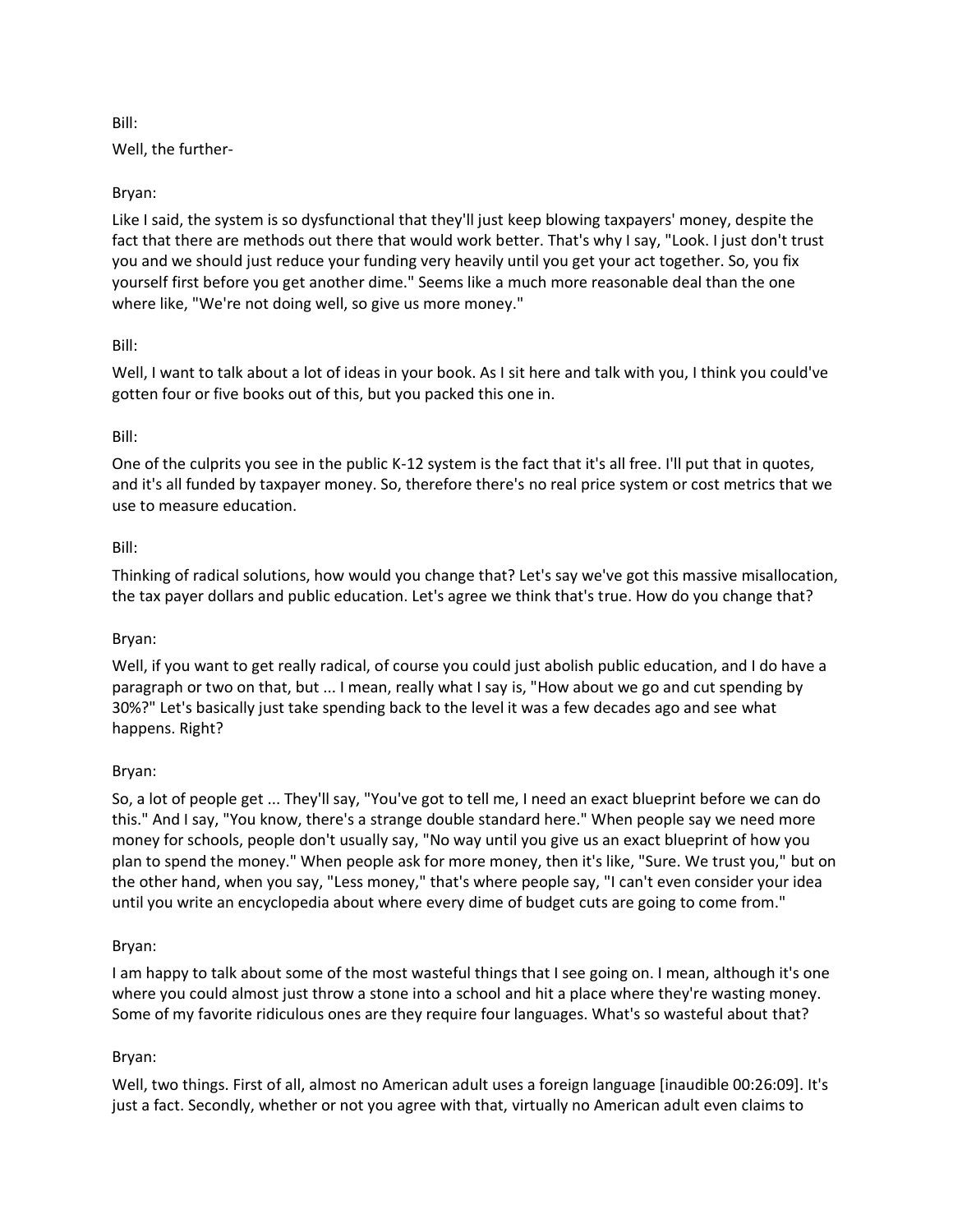have learned to speak a foreign language very well in school, despite the fact that it's standard to do two or three years.

## Bryan:

So, essentially you're teaching people something that they almost never use and where almost no one even claims to have learned it, despite the fact that you're putting a lot of years of classroom material on in. So, to me, that's crazy.

### Bill:

Well, the thing about what you're talking about is you're running into what you call the social desirability bias.

### Bryan:

Mm-hmm (affirmative)- Oh, yes.

## Bill:

You're taking on every piece of conventional wisdom about education that's out there.

Bryan:

Right. So, I wouldn't go that far. I would say I consider every piece of conventional wisdom on it's merits. Some things people that people think are actually true, but ... Some popular things are true, but a lot of them are now. A lot of what I try to do in the book is to say, "Look, this is not a book about making anybody happy. It's not a book about winning friends. It's just a book about very calmly looking at facts and saying what facts are," and just accepting the way the world works is not the way that the people want it to work in many cases. Sometimes it does, but a lot of times ... Like, with a happy story is the false story, and when that's true, I just say it's false.

Bill:

Well, what does the social ... I forget the term.

Bryan:

Social desirability bias.

Bill:

The social desirability bias, define that.

Bryan:

Right. So, this is a general idea in psychology that just says that when the truth is ugly, people are inclined to both say and believe lies. So, it could be as simple as like, "Am I fat?" What is the socially desirable answer to the question? "Am I fat?" What are you supposed to say when someone asks you that?

Bill:

You know the answer.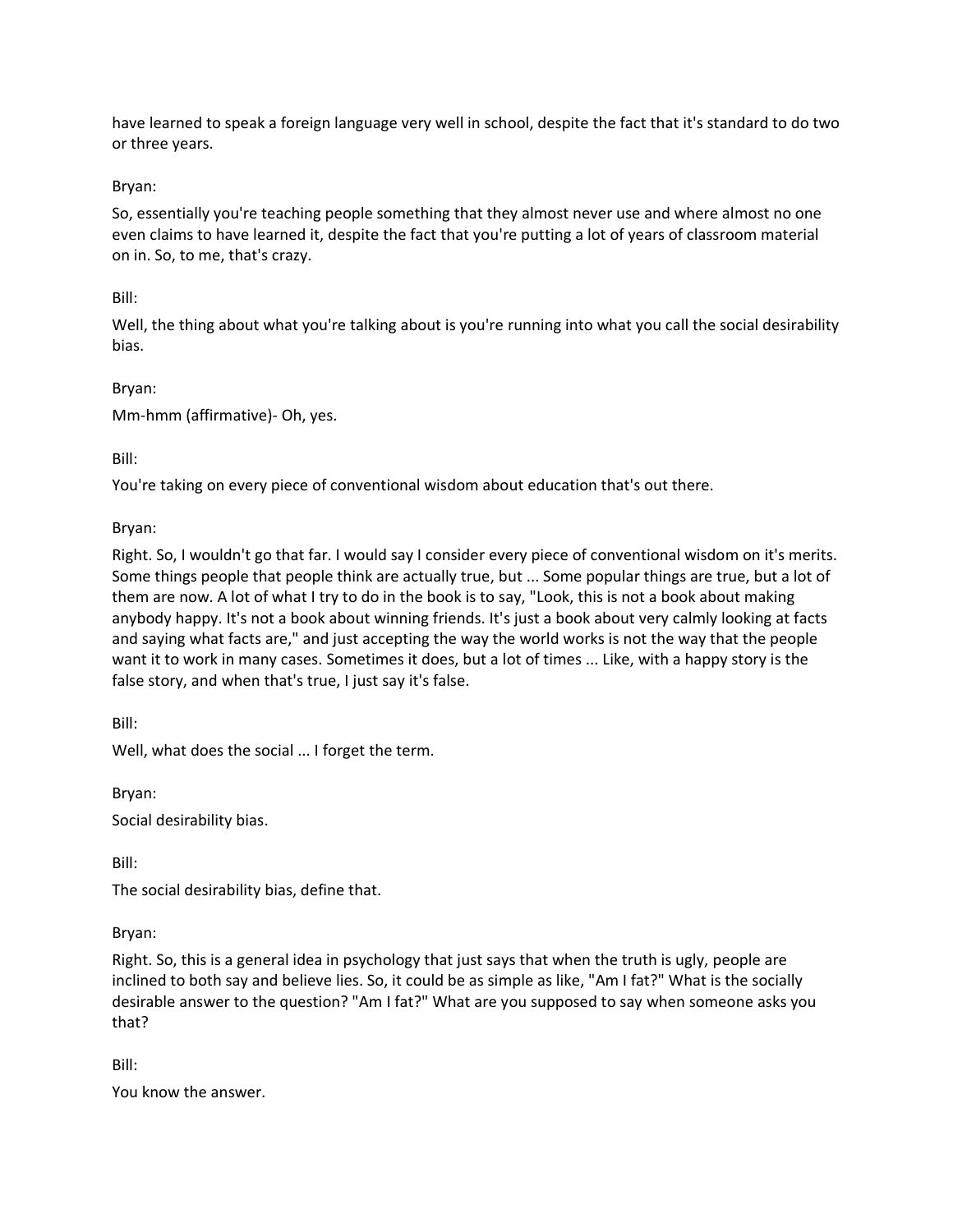Bryan: Yeah, "Of course not."

Bill:

"You look better darling. You look fantastic."

# Bryan:

Of course, sometimes a person asks the question and they're thin. Then, the socially desirable answer is the true answer, but the problem is that we're very sorely tempted to say that everyone is thin, even when it's totally not true. Even of course when the consequence of lying could be that person will die like 20 years earlier because people are kidding themselves about the seriousness of their weight problem.

## Bryan:

You can see this in a lot of other things. So, "Did you go to church last weekend?" or "How often do you go to church?" What you see here is that people overstate their church attendance. Maybe they're lying, and maybe they just sort of kid themselves into thinking they're going more often than they really are. You can see this is questions like, "Are you rich?" Virtually no one in American or actually on Earth admits to being rich. Why is that?

## Bryan:

If a person comes in a room and say, "Hello. I'm a rich man," what do we think about that person? Like, "What a jerk! What an arrogant insufferable, horrible person." So, there's a lot of social pressure not to say that. So, when you just go and ask people, in anonymous surveys, "Are you lower class, working class, middle class or upper class?" Almost no one in the country says they're upper class, and I know lawyers making half a million a year who claim to be middle class. I'm like, "You're out of your mind if you think you're middle class." Yet, they give the answer that feels good, rather than the one that accurately describes the facts.

### Bill:

Politicians don't get elected promising to cut back on things. They get promised-

Bryan:

Exactly. Well, they may get elected promising to cut back on waste, but what is waste?

Bill:

Yeah.

# Bryan:

So, yeah. Anyway, this is a very general concept in psychology that when the truth is ugly, people both say and even believe lies. What I say is that this concept explains so much [inaudible 00:30:03] education because there's a lot of obvious lies about education that are widely said. Again, I think people someway manage to convince themselves to believe this nonsense. Everything from, "There's no such thing as a stupid child." That sounds so good, but come on. Of course there's stupid kids. There's stupid adults. How could there not be stupid kids? Like, "there's nothing more important than our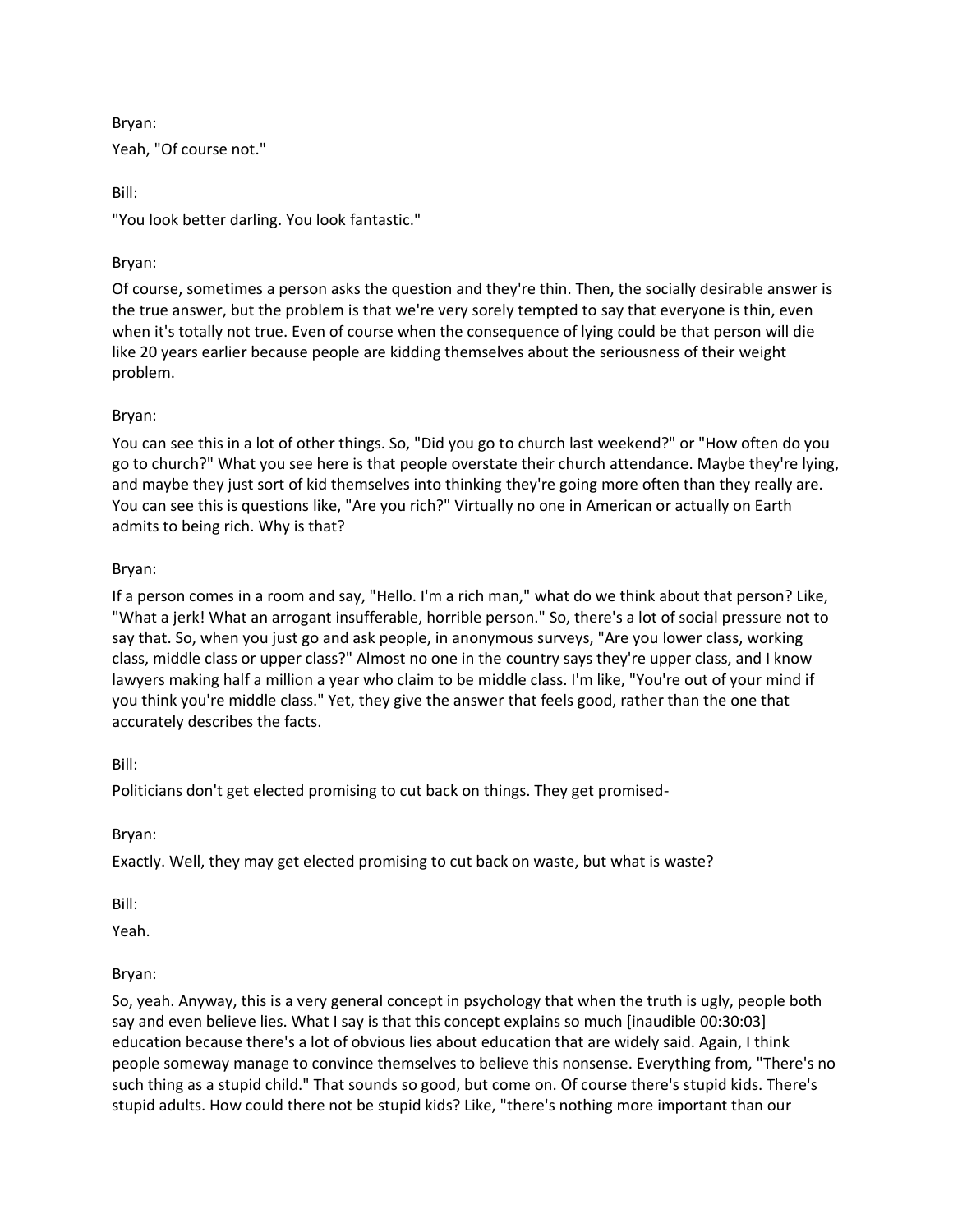children's education." How about food? Is food more important than our children's education? Of course food is more important than our children's education.

## Bryan:

So, there's so many things people say that are slogans where they sound really good and people get mad at you if you say otherwise, but they're just wrong. I say so much of our education policy is driven by the social desirability bias. When I go and say, "Look, you're not really likely to use most of what you learn in school on the job," this is where, on the one hand, off the record, a lot of people say, "Yeah, that's right," but if you go and say this in public form, people start saying, "I very much strongly disagree with that. I think foreign languages are going to be very important in our globalized world. They already are. Why, I know a person who once got a job because they spoke Greek." It's like, "Yeah. How many people do you know who didn't get jobs because the foreign language they learned, and did the Greek speaker actually learn Greek from school, or did they learn it because they're a Greek immigrant?"

## Bill:

Hey, let's switch gears. I've been writing and talking about economic growth, and about how economic growth can cheer a lot of ills, pay for a lot of things that we otherwise couldn't pay for and raises everybody up. Then, I read your book, and I've been an education romantic, I guess, because I always felt like if we educated people more, we'd have a more innovative society, and the economy would grow and we'd all live happily ever after. Although, I read in your book now that education has no clear effect on economic growth.

## Bryan:

Mm-hmm (affirmative)- Yeah. So, here's the two things. If you measure education the usual way, which is just average years of education to the workforce, then there's been a lot of work on this and the usual finding is that the effect of national education on national prosperity is much smaller than the effective individual education on individual prosperity.

# Bryan:

If you raise an individual's education by year, then he's probably going to end up earning 8% or 10% more on average, but if you raise a nation's education by year, so the average education of workers, that country goes up by a year. Then, a pretty reasonable estimate is that the income of that country will only go up by 2%.

### Bryan:

So, this might be a puzzle unless you believe in the signaling model, and you realize, "Yeah. Well, when an individual goes and gets more education, they don't just get more skills." They also look better to employers, but if the whole country gets more education, the whole country doesn't look better to employers. Then, employers will say, "Yeah. Well, now it's normal in this country to have a high school degree or a bachelor's degree." Then, they jack up their expectations.

### Bill:

You may be [inaudible 00:33:07] terms. I wanted to do this earlier, but education, when we talk about education, you're talking about time people spend in the classroom.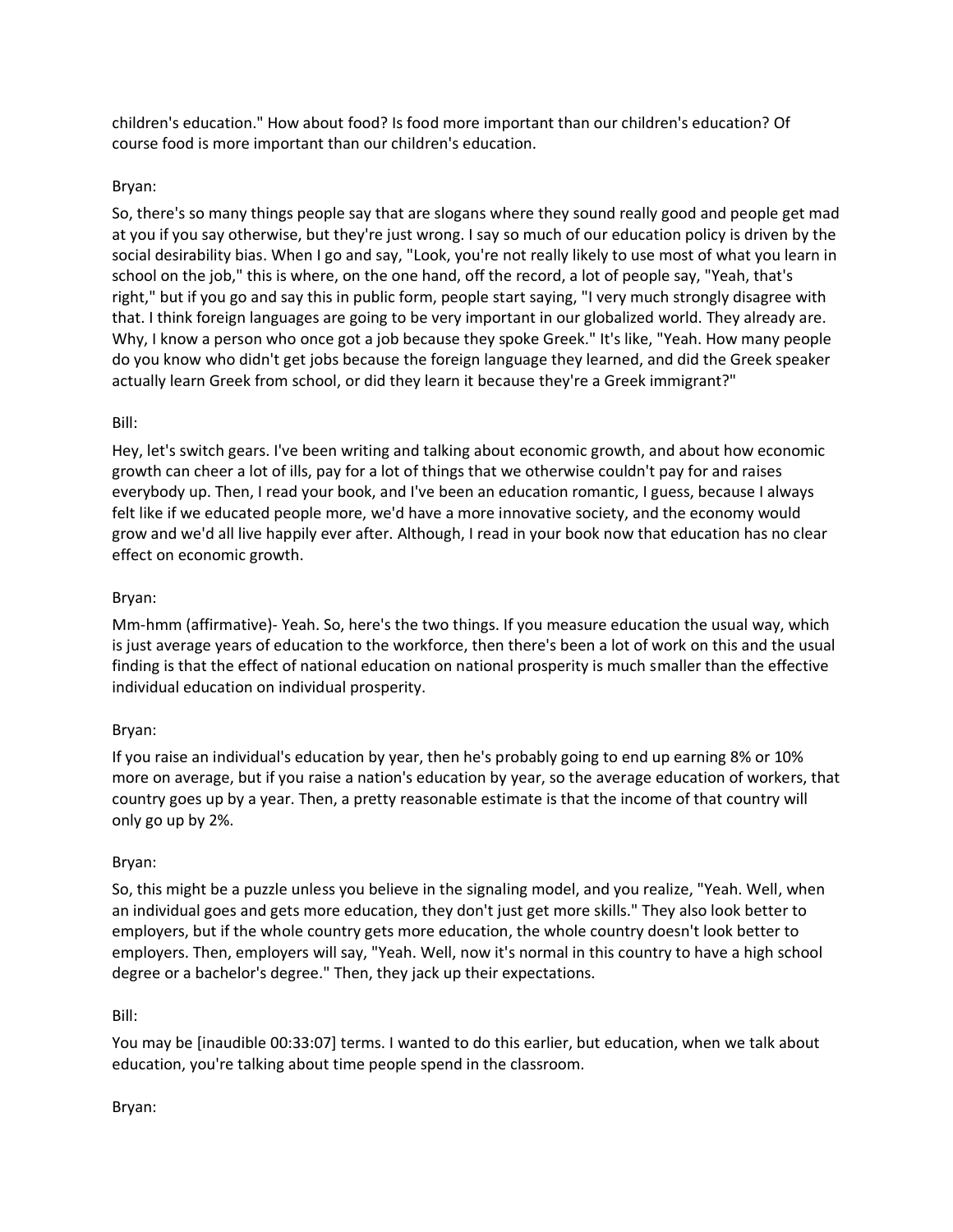Yeah. So, that is the normal way that we measure it.

Bill:

But that's different from acquiring knowledge and skills.

## Bryan:

That's right.

Bill:

And real learning.

# Bryan:

So, there is research saying that if students actually learn stuff, that is better for the economy, and that's a more complicated issue. Although, there's a lot of work saying that just spending more time in school leads to very little extra learning. The main thing is, when education policies all centered around the time in school metric and the getting degrees metric. If you want to focus on actually teaching people useful stuff, then that sounds like a much better route, although, there again, what I say is you really want to focus on are they actually learning stuff they're going to use in the real world.

# Bryan:

What I say ... Let me [inaudible 00:34:06]. So, one of the big mysteries I say my book raised is how is it that we have so many skilled workers if education doesn't really teach people much of use? I say that the answer is the education is basically the ... It's your access card to getting the real job training. The real job training generally occurs on the job. So, the real way that you learn how to become an engineer, or like a journalist, it's not from going and sitting in school and getting a bunch of classes. It's from actually getting your first job and then they teach you how to do it.

# Bryan:

Obviously like a pilot, you don't learn how to be a pilot in school. Instead-

### Bill:

So, there's a lot of value in leaving school earlier to get out and actually do something. The argument in staying in school is it socializes you and you learn norms, and in the most cynical way, you say you learn conformity.

# Bryan:

That's all true, although it's important you remember you learn that stuff on the job, too.

### Bill:

That's where I'm going with this is, if you just said, "Okay. I'm just 16 and I'm going to get a job," you're going to learn a lot about socialization and work ethic, working as opposed to being in school.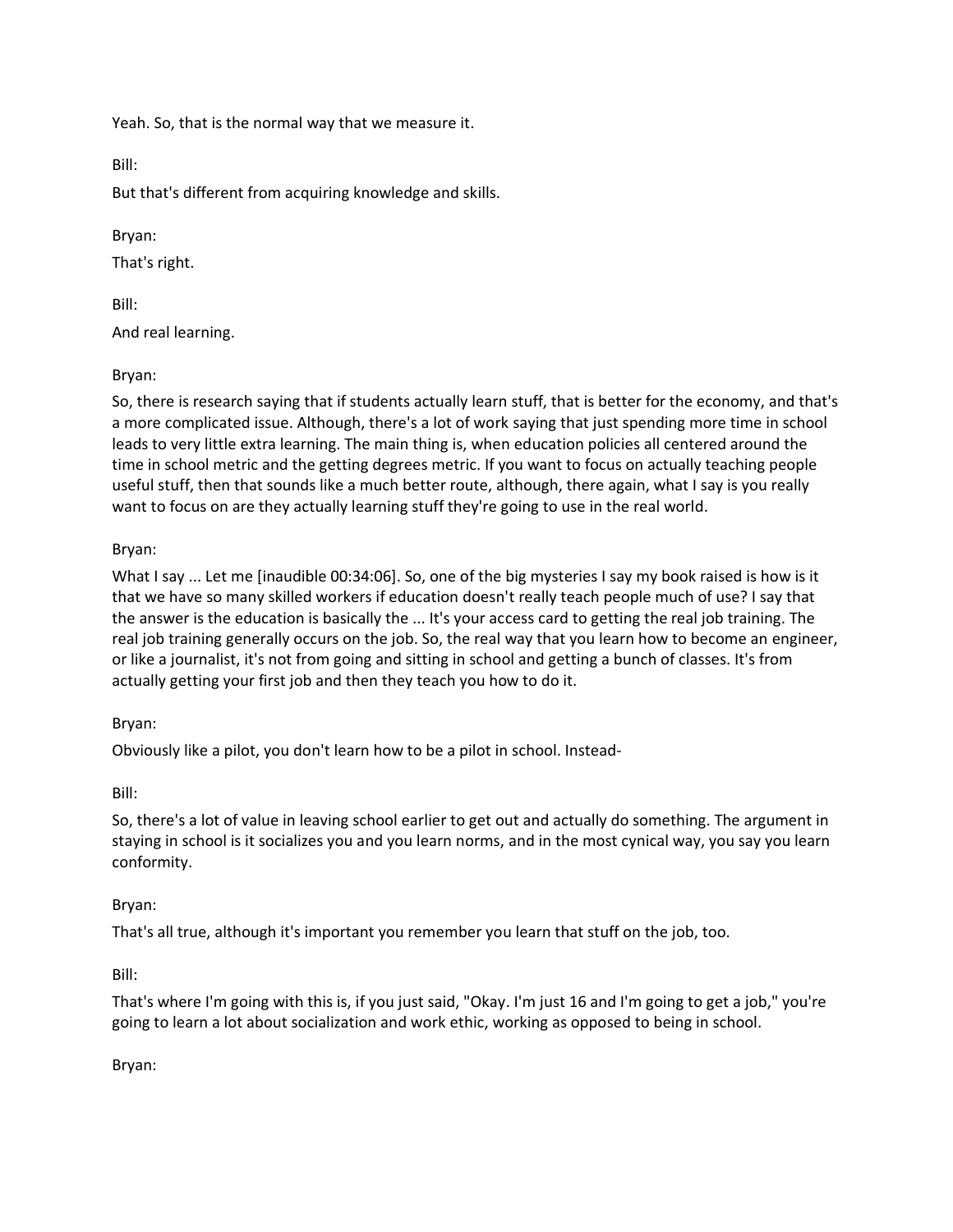Mm-hmm (affirmative)- Yeah, absolutely. School is a great way to socialize kids and teach them discipline, compared to staying home alone in their basement playing video games. If that's the relevant comparison, then yay school!

## Bryan:

On the other hand, if the relevant comparison is having a full-time job, which is of course is, both historically and around the world, is the normal thing an adult does instead of being in school, then I say it's very hard to make the case for school at that point because both school and work provide training and discipline. They provide discipline. They provide socialization, but work is better preparation for the world of work than school is for the world of work. How could it be otherwise?

Bill:

Well, you've heard about Peter Theil's scholarship?

Bryan:

Oh, yeah.

Bill:

Where he pays kids to drop out of college, so they can go be entrepreneurs in Silicone Valley. He knows a bit about that. He founded PayPal and a couple of other companies, and he's a billionaire. So, he's actively saying, "Look, get out of school. You're going to develop bad intellectual habits, work habits. Go out and build something," which I think is very appealing.

### Bryan:

Right. So, Pete Theil has actually, explicitly, toned it down a lot. He never quite said that. What he said is, "I want to create an option and see what happens." Now, he may believe what you're saying, but what he said publicly is, "I'm not trying to get people to drop out of school in general. I'm trying to find whether there's another path that we should explore more." So, that's the point of the scholarships, is to go and get very talented kids to not go to college.

### Bryan:

Of course, I say you don't learn that much from the Theil fellows because, of course, he's able to go and pick remarkable people.

### Bill:

We've got a couple of minutes before we wrap up. So, 35,000 feet, education, time in school, credentials benefit the individual, but you believe we're massively over invested in education as a society.

Bryan:

Mm-hmm (affirmative)-

Bill:

I don't know what the number is. Let's say it's 10% of GBP, and most of that flows through-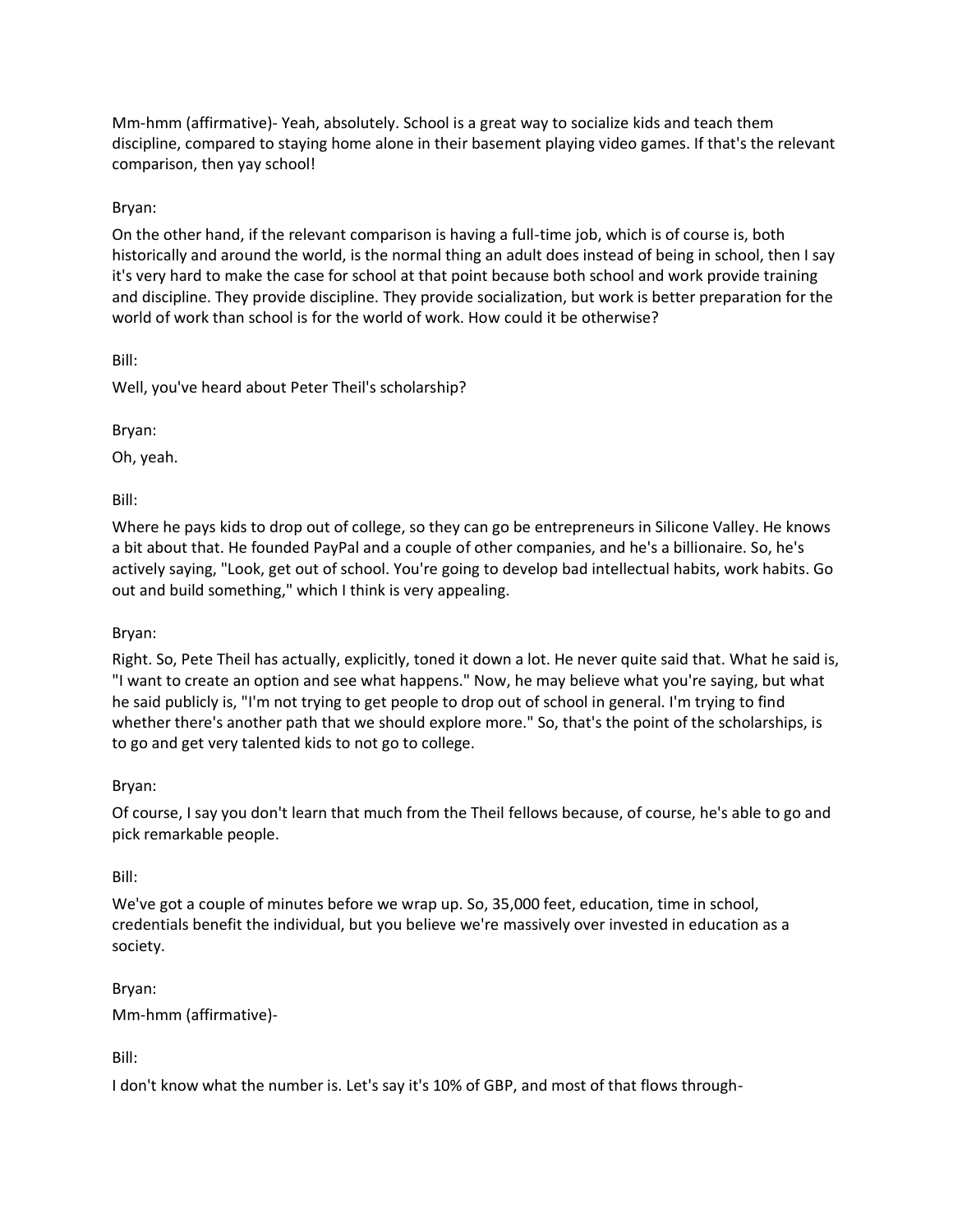Bryan:

Like 6, 6.5.

Bill:

6.5? Okay. 6.5% ... Most of that flows through the tax coughers.

## Bryan:

Of course.

Bill:

You're saying if you took half of that, say, instead of putting it in education, we put it toward something else, that might have a better social benefit payoff than what we're getting right now.

## Bryan:

I think that's extremely likely. In fact, you have to really think about ways to spend the money less effectively. So, if you just put it into making more bombers or something, then fine. Education is better, but if you're talking about-

### Bill:

You really have to think about was to make it less effective.

### Bryan:

Yes, that's right. There's just so many better ways to spending money, and of course there's always the default of deficit reduction or tax cuts, so that we actually just have people spending their own money and investors making up their own minds about what's a good idea. So, that would be my first choice, is deficit reduction or tax cuts.

### Bryan:

Like I said, there's plenty of other better ways for government to spend the money, or famine relief. Vaccines, medical research. Especially, I'm a big of [inaudible 00:38:21]. Don't give someone money for what they promised they're going to. Give them money for what they successfully do.

### Bryan:

Like, building roads or bridges. At least, the roads and bridges, people want to use those. Whereas school, the kids will not even be there if you give them half a chance to ditch.

Bill:

So, the policy is we ought to be stepping back to think, "Well, wait a second. We're allocating this much. Let's really think big and figure out what is better for all of us." I just can't commend more people to read this book, 'The Case Against Education.' It has more wisdom in each page than you can find in most places.

# Bryan:

Thank you. I really appreciate that. The book is now only \$18.60 on Amazon, so buy it now!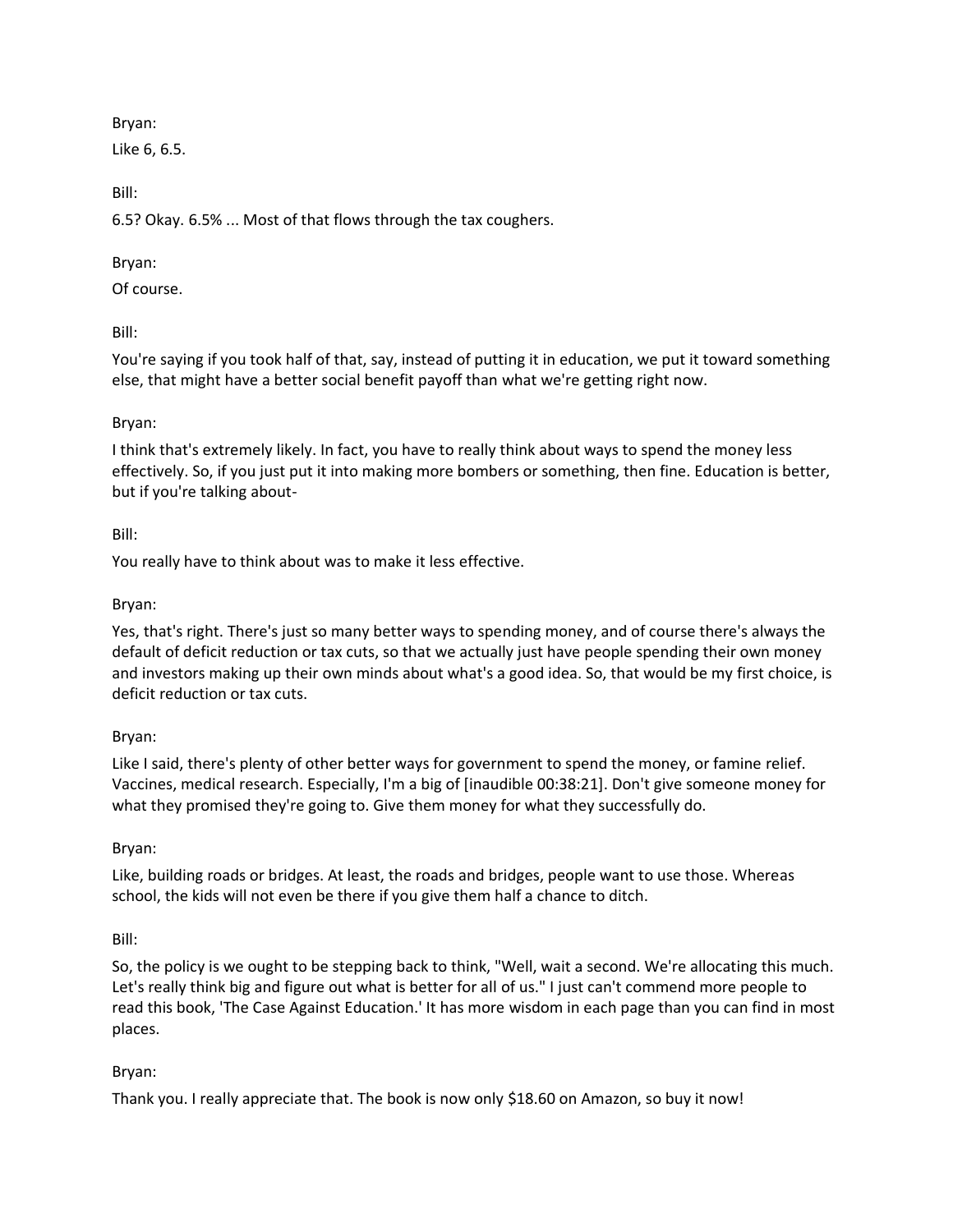Well, I paid more than that in the local book store. I hope you got the full commission on that.

Bryan:

Oh, yeah. Either way, I think it doesn't matter where you buy it.

Bill:

Okay, Bryan. Thanks for joining. Brilliant, original. I can't wait for our next conversation, and keep thinking great thoughts.

Bryan:

All right. Thanks a lot. I really appreciate it. Have a great day.

Bill:

All right. Take care.

Bryan:

Okay, bye.

Bill:

Bye.

Speaker 4:

All right. We're clear.

Bill:

We're clear. That was great.

Bryan:

Thanks a lot. I've got to rush out, but great meeting you.

Bill:

Yeah, great meeting you. I hope I'll see you in person. I want to get more people. I'm giving some money to your school.

Bryan:

Oh, very nice. Well, thank you. Do you give it to George Mason generally, or do you give it to the economics department?

Bill:

I gave it Mercada's.